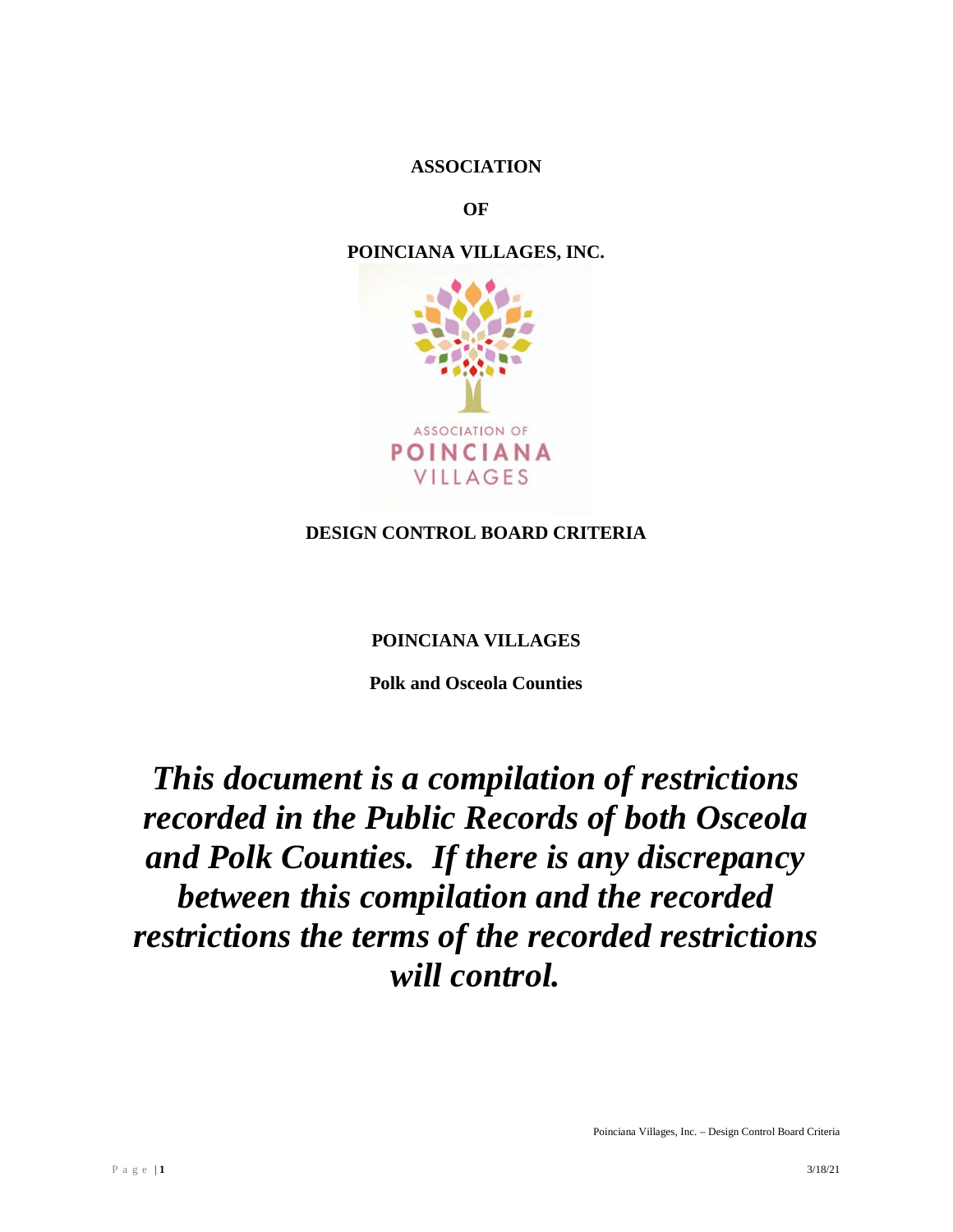# DESIGN CONTROL AND REVIEW IS A BENEFIT AND NOT A BURDEN.

#### **Table of Contents**

#### **Contents**

| 1.   |                                                                                     |  |  |  |
|------|-------------------------------------------------------------------------------------|--|--|--|
| 2.   |                                                                                     |  |  |  |
| 3.   |                                                                                     |  |  |  |
| 5.   |                                                                                     |  |  |  |
| 6.   |                                                                                     |  |  |  |
| 6.1  |                                                                                     |  |  |  |
| 6.3  |                                                                                     |  |  |  |
| 6.4  |                                                                                     |  |  |  |
| 6.5  |                                                                                     |  |  |  |
|      | 6.5.2                                                                               |  |  |  |
|      | 6.5.3                                                                               |  |  |  |
| 6.6  |                                                                                     |  |  |  |
|      | 6.6.1                                                                               |  |  |  |
|      | 6.6.2                                                                               |  |  |  |
|      | 6.6.3                                                                               |  |  |  |
| 6.7  |                                                                                     |  |  |  |
| 6.8  |                                                                                     |  |  |  |
| 7.   |                                                                                     |  |  |  |
| 7.1  |                                                                                     |  |  |  |
| 7.2  |                                                                                     |  |  |  |
| 7.3  |                                                                                     |  |  |  |
| 7.4  |                                                                                     |  |  |  |
| 7.5  |                                                                                     |  |  |  |
|      | Garage area must be used for a garage only and not converted into an extra<br>7.5.2 |  |  |  |
|      |                                                                                     |  |  |  |
| 7.6  |                                                                                     |  |  |  |
| 7.7  |                                                                                     |  |  |  |
| 7.8  |                                                                                     |  |  |  |
| 7.9  |                                                                                     |  |  |  |
| 7.10 |                                                                                     |  |  |  |
| 7.11 |                                                                                     |  |  |  |
| 7.12 |                                                                                     |  |  |  |
| 7.13 |                                                                                     |  |  |  |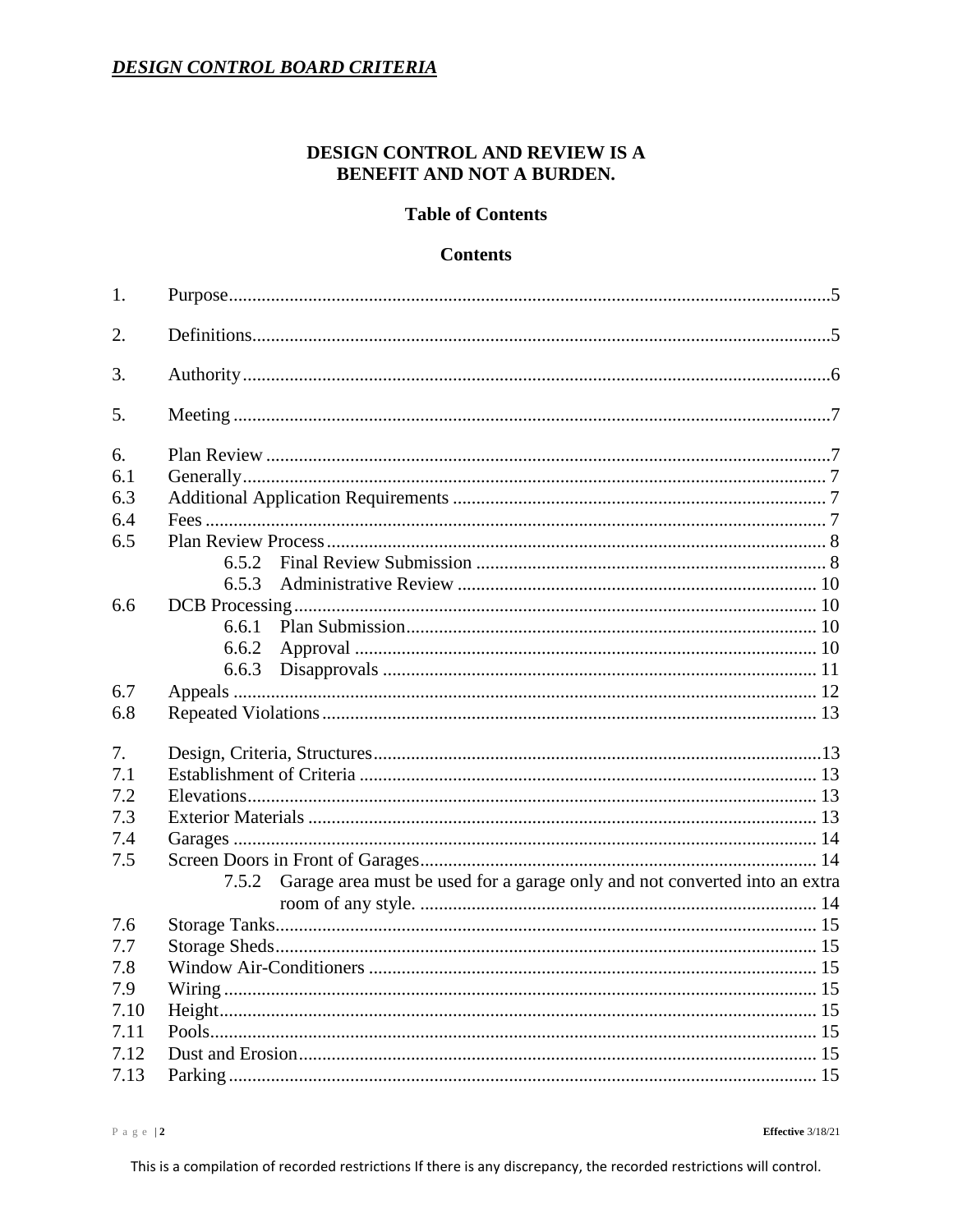| 7.14  |                                                                                       |  |  |  |  |  |
|-------|---------------------------------------------------------------------------------------|--|--|--|--|--|
| 7.15  |                                                                                       |  |  |  |  |  |
| 7.16  |                                                                                       |  |  |  |  |  |
| 8.    |                                                                                       |  |  |  |  |  |
| 9.    |                                                                                       |  |  |  |  |  |
| 9.1   |                                                                                       |  |  |  |  |  |
|       | 9.1.1                                                                                 |  |  |  |  |  |
|       | 9.1.2                                                                                 |  |  |  |  |  |
|       | 9.1.3                                                                                 |  |  |  |  |  |
|       |                                                                                       |  |  |  |  |  |
|       |                                                                                       |  |  |  |  |  |
| 12.8  |                                                                                       |  |  |  |  |  |
| 12.9  |                                                                                       |  |  |  |  |  |
| 12.10 | Portable or Temporary Structures. Portable or temporary structures are not permitted. |  |  |  |  |  |
|       |                                                                                       |  |  |  |  |  |
|       |                                                                                       |  |  |  |  |  |
| 13.   |                                                                                       |  |  |  |  |  |
|       |                                                                                       |  |  |  |  |  |
| 14.   |                                                                                       |  |  |  |  |  |
| 15.   |                                                                                       |  |  |  |  |  |
| 15.1  |                                                                                       |  |  |  |  |  |
| 15.3  |                                                                                       |  |  |  |  |  |
| 16.   |                                                                                       |  |  |  |  |  |
| 16.1  |                                                                                       |  |  |  |  |  |
| 16.2  |                                                                                       |  |  |  |  |  |
| 16.3  |                                                                                       |  |  |  |  |  |
|       |                                                                                       |  |  |  |  |  |
| 17.   |                                                                                       |  |  |  |  |  |
| 18.   |                                                                                       |  |  |  |  |  |
| 18.1  |                                                                                       |  |  |  |  |  |
|       |                                                                                       |  |  |  |  |  |
|       |                                                                                       |  |  |  |  |  |
|       |                                                                                       |  |  |  |  |  |
|       |                                                                                       |  |  |  |  |  |
|       |                                                                                       |  |  |  |  |  |
| 18.3  |                                                                                       |  |  |  |  |  |
| 18.4  |                                                                                       |  |  |  |  |  |
| 18.5  |                                                                                       |  |  |  |  |  |
| 18.6  |                                                                                       |  |  |  |  |  |
| 18.7  |                                                                                       |  |  |  |  |  |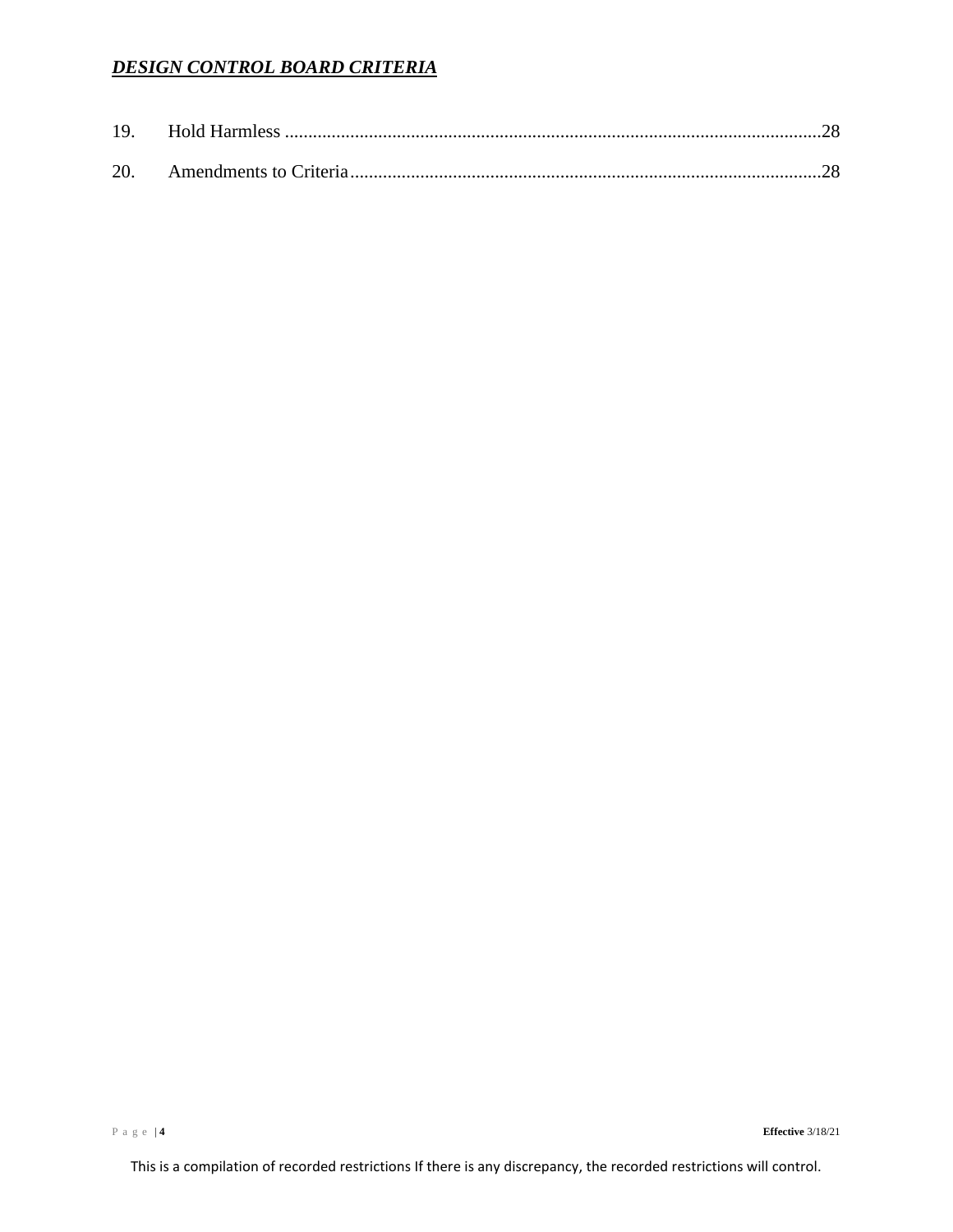# *Design Control Board Criteria*

# **DCB CRITERIA RESIDENTIAL-COMMERCIAL**

Pursuant to the Poinciana Subdivision Declaration (the "Declaration"), the Association of Poinciana Villages, Inc. ("APV") hereby adopts the following procedures, which shall be known as the Design Board Criteria (the "Criteria")and shall apply to Villages One through Nine of the Poinciana Villages. In the event of any divergence of the Criteria or their application from the Declaration, the latter is the ruling document and shall control.

<span id="page-4-0"></span>1. Purpose. The purpose of these Criteria is to acquaint home builders, contractors, developers and property owners with the standards and requirements which will be used by the ("**DCB**") to determine that a particular design will help maintain the natural and constructed characteristics of the Poinciana Villages. They also act as safeguards for the continued desirable development of the Poinciana Villages by assuring harmony of external design, function and location in relation to surrounding structures and topography.

<span id="page-4-1"></span>2. Definitions. All initially capitalized terms not defined herein shall have the meanings assigned to such terms in the Declaration. In addition to the foregoing, the following terms shall have the meanings indicated below:

"**Ancillary Structure**" or "**ancillary structure**" shall mean any ancillary structure to a residential improvement such as open or screened porches, garages, and carports, but shall not include roof overhangs less than two and one-half feet (2 ½) feet or less**.**

"**Applicants**" shall mean any developer, Owner, contractor or any other person or entity applying for DCB approval, pursuant to these Criteria, of new construction and exterior/interior alterations to property located within the Poinciana Villages.

"**APV Board**" shall mean the APV's Board of Directors.

"**Arterial Street**" shall mean major throughway for travel inside and outside of the Poinciana Villages. Arterial Streets have a two hundred (200) foot to three hundred (300) foot right-of-way.

"**Cluster Lot**" shall mean each Lot forming part of a block of Lots designated in the applicable land use plan.

"**Collector Street**" shall mean a street which connects Continuing Local Streets (or connects neighborhood traffic for inter-neighborhood travel). Collector Streets have a one hundred fifty (150) foot right-of-way.

Page | **5 Effective** 3/18/21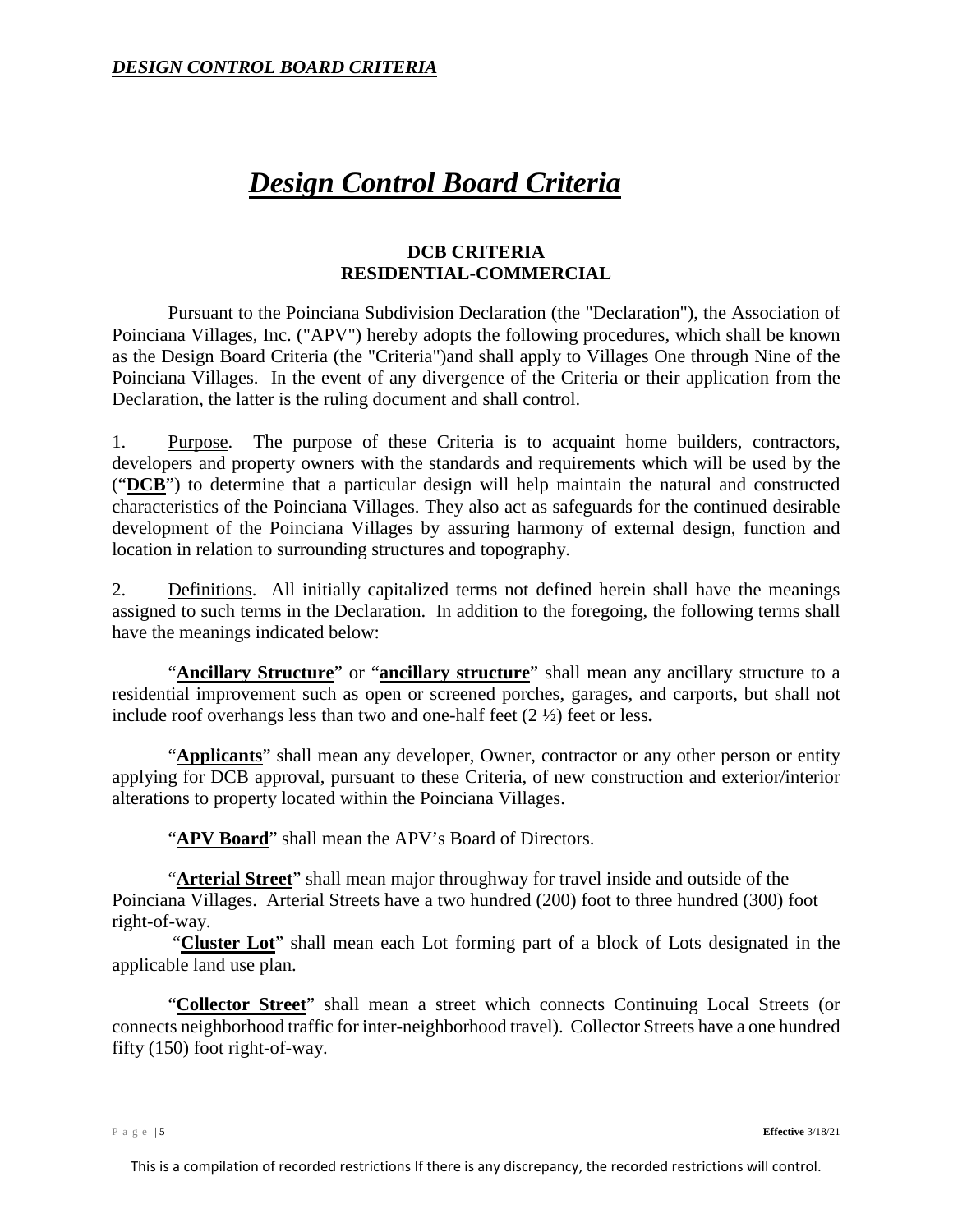"**Continuing Local Street**" shall mean street which connects Local Streets within a limited area (*i.e.*, neighborhood). Continuing Local Streets have an eighty (80) foot right-of-way.

"**Conventional Lot**" shall mean a rectangular, pie or reverse pie shaped Lot.

"**Flag Lot**" shall mean one of four lots grouped together and designated as a "Flag Lot" on the applicable land use plan.

"**Front Flag Lot**" shall mean the anterior Lots in a Flag Lot configuration, each such Front Flag Lot having at least one boundary line fronting a Local Street. Front Flag Lots are subject to "stem" easement giving ingress and egress to Rear Flag Lots in the same Flag Lot configuration.

"**Local Street**" shall mean an interior subdivision street which provides access to Lots (residential Lots front on Local Streets). Local streets have a forty (40) foot to sixty (60) foot right-of-way.

"**Manager**" shall mean the person designated by the APV Board as the manager of the APV or his or her appointee in such person's absence.

"**Rear Flag Lot**" shall mean the posterior Lots in a Flag Lot configuration, each such Lot having no boundary lines fronting a Local Street. Rear Flag Lots are accessed through the "stem" driveway access running through the Front Flag Lots.

<span id="page-5-0"></span>3. Authority. The Declaration as recorded in Osceola and Polk Counties contemplates the existence and authority of the APV and DCB.

4. Appointment of the DCB. The DCB shall consist of one (1) member per Village, excluding Village Ten. The APV shall create the architectural designs and standards for all buildings constructed in the Poinciana Villages.

4.1 Any and all plans for construction of residential, commercial, industrial or institutional buildings within the Poinciana Villages shall be submitted to the DCB for its approval prior to application for a building permit to the appropriate County.

4.2 The members of the DCB shall be appointed and removed from time to time by the APV Board of Director member of each respective Village. Directors of the APV may serve as members of the DCB. The members of the DCB shall select a President of the DCB from its membership. The Secretary of the DCB will be responsible for notifying the appropriate Director of the APV when a vacancy exists within the APV Director's Village. Normally, each Village will be represented on the DCB.

4.3 Inherent in the selection of members of the DCB are the considerations of the candidates' observed experience in good citizenship; consideration of the rights of others; adherence to these Criteria; and compliance with the Declaration and Articles of Incorporation and By-Laws of the APV and those of the Village Association of which he or she is a member, including, but not limited to, the Declaration's requirement that Assessments be paid in a timely manner.

Page | **6 Effective** 3/18/21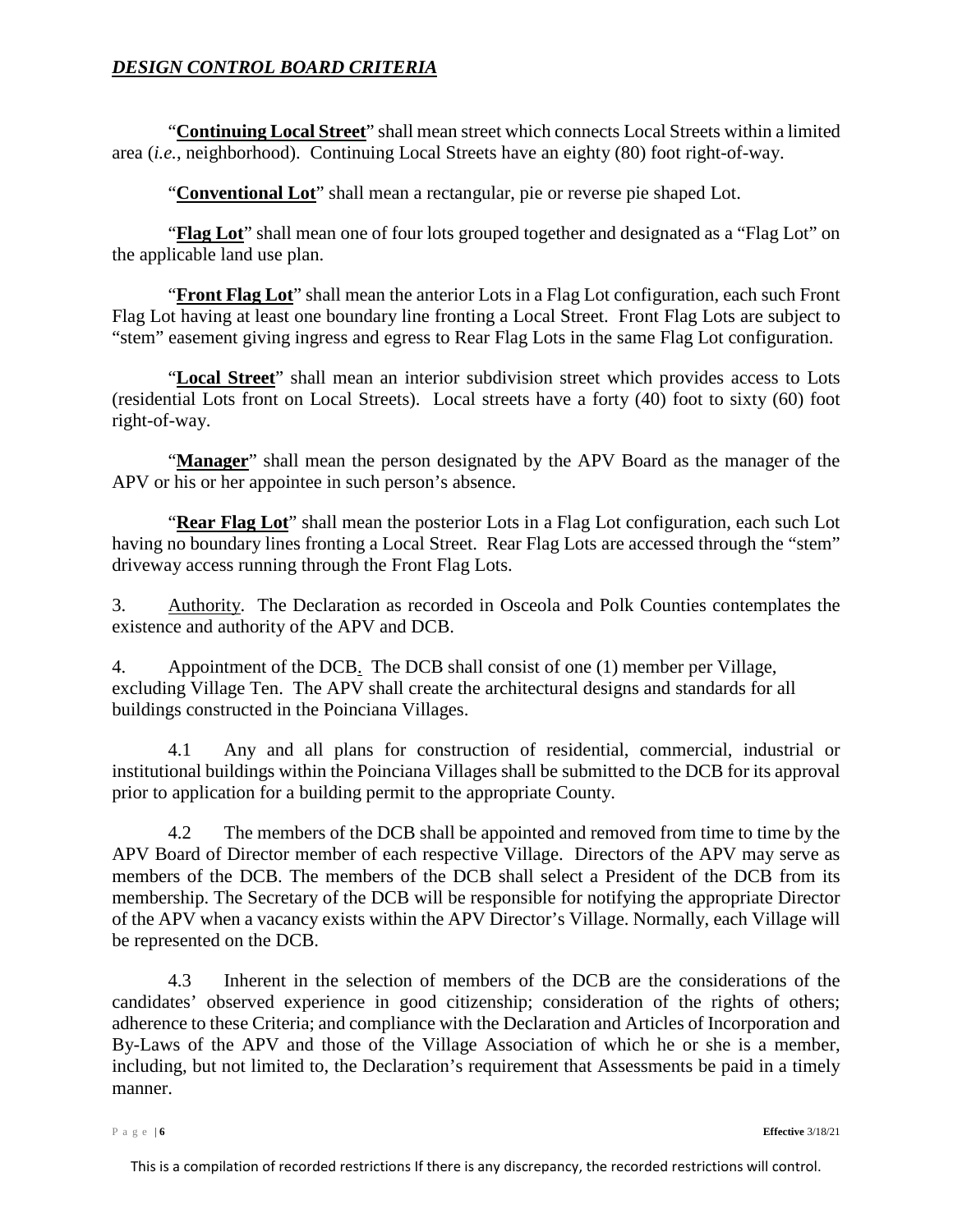<span id="page-6-0"></span>5. Meeting. The DCB will meet to consider requests received twice each month, on the first and third Wednesday of each month, or at any other time determined by the APV Board or the Manager of the APV.

#### <span id="page-6-1"></span>6. Plan Review.

<span id="page-6-2"></span>6.1 Generally. No construction of new improvements, alterations or additions shall be commenced without the prior written approval of the DCB. No building, fence, driveway, patio, drainage, paved area, wall or any other structure shall be commenced, erected, or maintained upon the existing property; no additions to existing property or any exterior additions or alterations therein shall be made until the plans and specifications showing the nature, kind, shape, height, materials, square footage, location and landscaping of the same shall have been submitted to and approved in writing by the DCB. In addition, the DCB shall have the right to approve any alteration that changes the use of a structure (*e.g.*, conversion of a space to a bedroom). One (1) copy of all plans and related data shall be retained by the APV for its records. In the event that the DCB fails to approve an application within thirty (30) days of its submittal, such application shall be deemed disapproved.

6.2 Application. Each application to the DCB must be accompanied by a complete set of engineered plans and specifications showing any proposed topographical changes, all exterior and structural details and the relationship of the proposed work to existing structures and to property lines and a complete survey, by a Florida Licensed Surveyor, denoting layout of home with all setbacks, driveway, slabs, sheds or accessory buildings, landscaping layout as well as a statement that the lot must be fully sodded. In the case of a proposed topographical or grade change, the application must also include the written agreement of the Applicant proposing such change in topography or grade, to indemnify and hold harmless the DCB, the APV, and Avatar, their agents, servants and/or employees from any claim or cause of action whatsoever, whether justifiable or not, and from any liability resulting or which might result from its approval of such topographical or grade change. Each application must also be accompanied by the name, address, telephone number and identity of the contact person. If the contact person or his or her name address or telephone number changes, the Applicant shall immediately notify the DCB in writing. All DCB applications must have complete information and related documents to be (i) hand carried to the APV Offices for submission to the Secretary of the DCB or representative for acceptance or (ii) mailed by Certified Mail Return Receipt Requested to the addressed stated in Section 6.6.1 herein (iii) faxed (iv) emailed or (v) on via internet through our interactive webpage www.apvcommunity.com. Applications will be processed within a week excluding weekends and holidays or conditions of force majeure unless the request is considered to be presented for the Design Control Board on a case by case basis.

<span id="page-6-3"></span>6.3 Additional Application Requirements. Institutional, commercial and multi-family development, civil engineering and drainage drawings shall be submitted to the Manager. In addition, a copy of all recorded plats must be delivered to the Manager.

<span id="page-6-4"></span>6.4 Fees. Each application must be accompanied by required fees. The current fee schedule is available at the APV's offices. Fees may be adjusted from time to time by the Board of Directors at the Board's sole discretion.

Page | **7 Effective** 3/18/21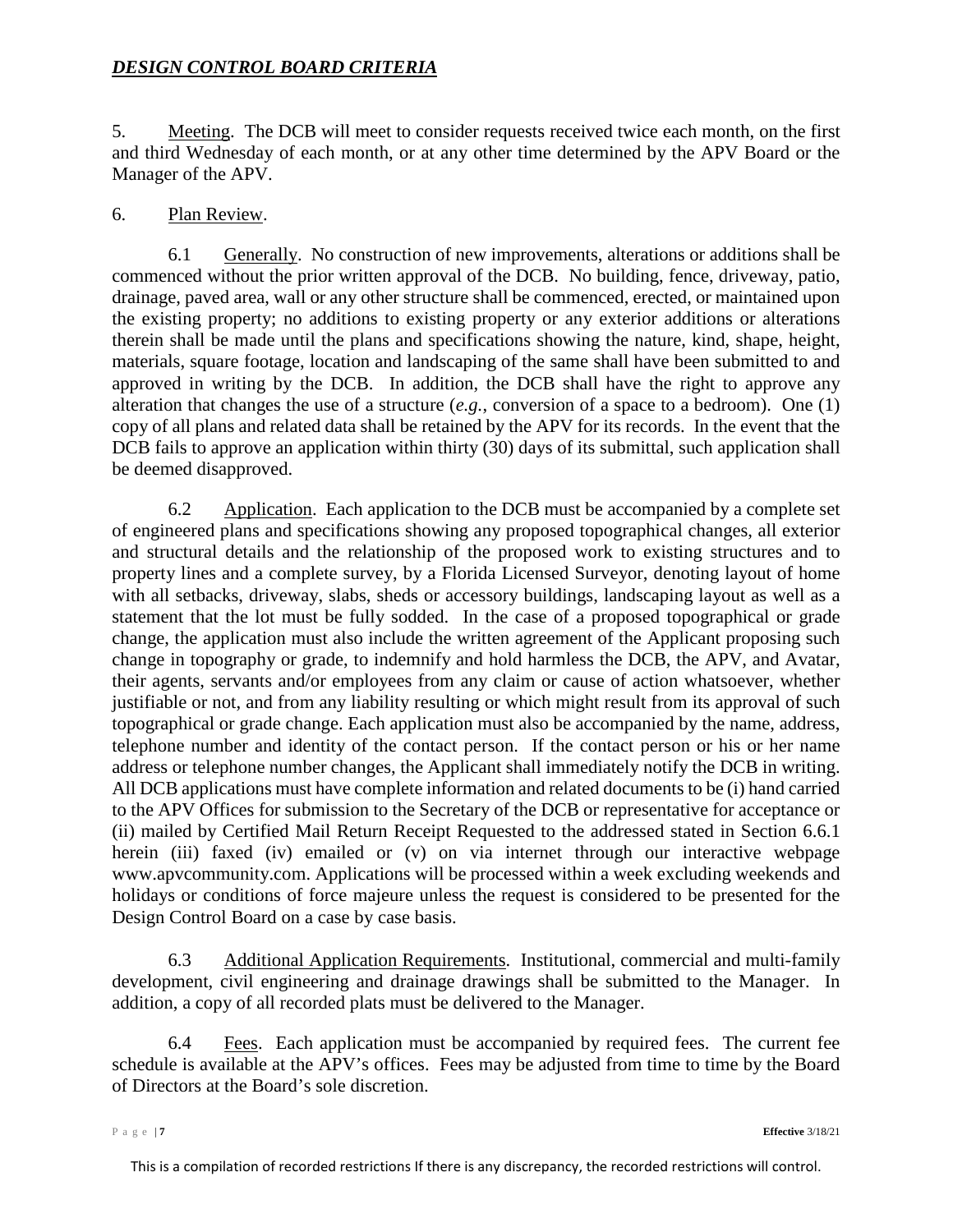6.4.1 Fees charged builders who begin construction without Design Control Board approval will be doubled in lots that are in violation.

<span id="page-7-0"></span>6.5 Plan Review Process. The plan review process consists of three phases: Preliminary, Final and Administrative. Documents may be submitted either in separate phases or concurrently and approvals will be forthcoming in the same manner.

6.5.1 Preliminary Submission. Preliminary submission is required only for those plans for commercial projects, multi-family residential complexes and institutional and plans for development of sections of three or more single family residential complexes. The submission shall consist of a letter of application, a schematic site plan showing land use, density, drainage, traffic flow patterns, utility connections and the location of all structures on specific land sites.

<span id="page-7-1"></span>6.5.2 Final Review Submission. Final review submission varies based on the improvement contemplated.

6.5.2.1 Multiple Buildings. For multiple building residential, institutional and commercial projects, preliminary review submission requires one set of drawings and documents showing:

6.5.2.1.1 The proposed title of the project, the names of the engineer, the architect, the developer, and the builder with License Number.

6.5.2.1.2 The Northpoint, scale and date.

6.5.2.1.3 The boundaries of the property, all existing easements and property lines, existing streets, buildings, water courses, waterways, lakes and other existing physical features in and/or adjoining the project. Show planned connection to the Master Drainage System.

6.5.2.1.4 The location, dimensions and character of construction of proposed streets, driveways, curb cuts, entrances and exits, outdoor lighting systems, storm drainage and sanitary facilities.

6.5.2.1.5 The location and dimensions of proposed Lots, setback lines and easements and proposed reservations for open spaces and other Common Areas.

6.5.2.1.6 The location of all proposed buildings relative to Lot lines, other buildings and structures or major excavations, accessory and main.

6.5.2.1.7 Preliminary floor plans and elevations of all sides of the building(s) with proposed exterior finish and materials.

6.5.2.1.8 Landscaping drawings or schematics showing planned landscaping and identifying existing trees over six inches (6") in trunk diameter.

Page | **8 Effective** 3/18/21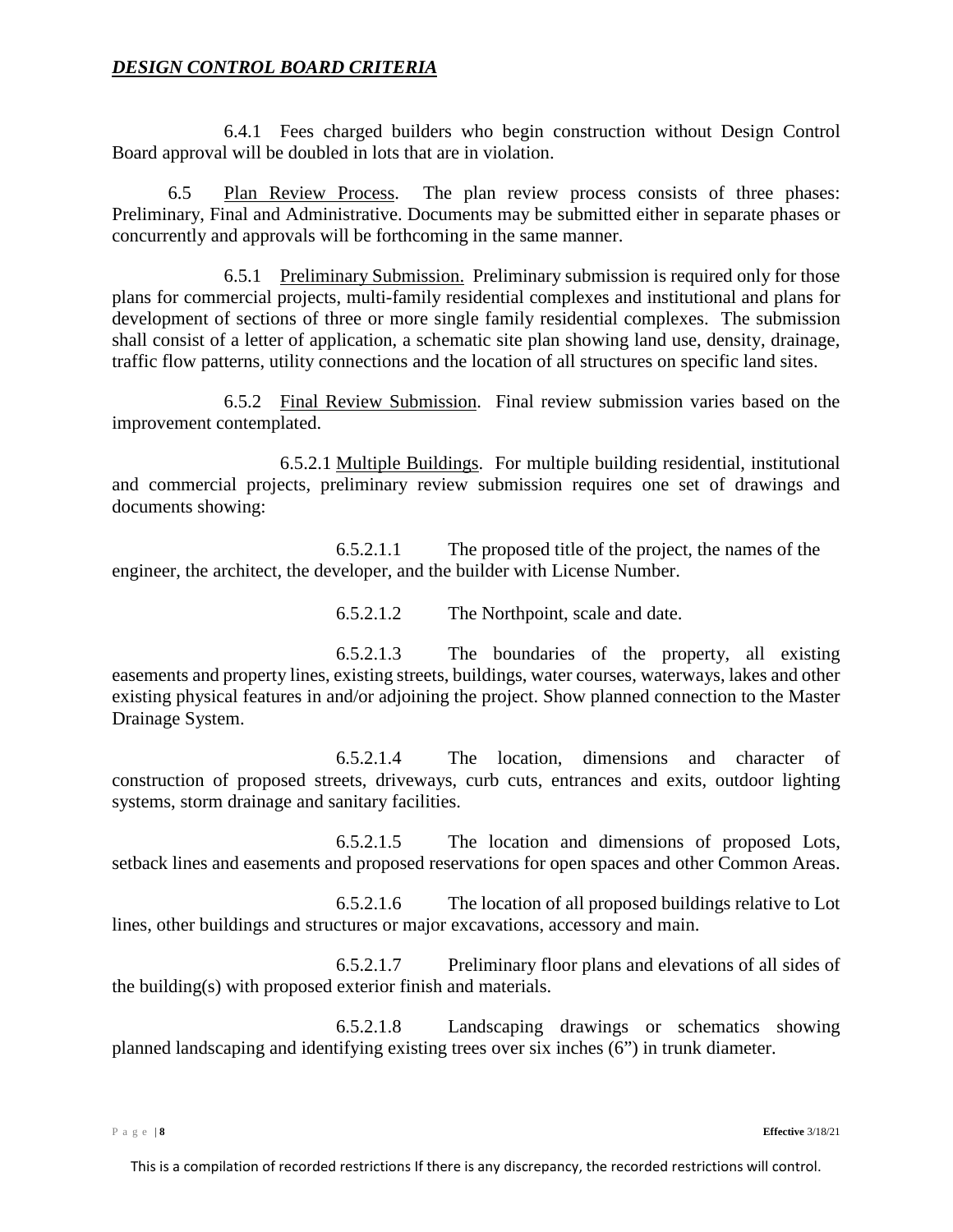6.5.2.1.9 The location, height and material of all fences, walls, screens, screen planting and landscaping.

6.5.2.1.10 The location, character, size, height and orientation of proposed signs with exterior finish proposed.

6.5.2.2 Multiple Buildings. The following details should be provided in or near the lower right hand corner of the site plan:

| 6.5.2.2.1 | Residential: Total number of units.               |
|-----------|---------------------------------------------------|
| 6.5.2.2.2 | Commercial: Total square footage of buildings.    |
| 6.5.2.2.3 | Institutional: Total square footage of buildings. |
| 6.5.2.2.4 | Parcel size in acres.                             |
| 6.5.2.2.5 | Total number of parking spaces being provided.    |
| 6.5.2.2.6 | Total number of loading spaces.                   |
| 6.5.2.2.7 | The amount and percentage of Lot area devoted to  |
| 65220     | The emount and persontage of Lot area hoing built |

open space.

6.5.2.2.8 The amount and percentage of Lot area being built

upon.

6.5.2.2.9 The amount and percentage of Lot area being surfaced for parking and circulation.

6.5.2.3 Single Building. For single building or house designs, for which the location or Lot sitting is not yet known, the preliminary review submission need only be the floor plans with elevations of all sides and with the proposed exterior finish described. The Surveyor's Sketch of Survey showing building site, drives, overhangs and setbacks with total area is required prior to obtaining DCB approval for construction.

6.5.2.4 Construction Documents. Upon completion of construction documents, the Applicant shall also submit construction documents samples of exterior materials which cannot be adequately described and final recorded plat(s). Approval of construction drawings is part of all Final Reviews. Changes which affect the appearance of the grounds or building exterior shall be coordinated with the DCB before being finalized in the drawings. Section [9](#page-15-3) of these Criteria contains minimum landscaping requirements.

6.5.2.5 Multifamily Dwelling (Duplex only). A single structure containing two (2) units, side by side, neither of which is an ancillary structure. Land must be zoned for a multifamily dwelling and once the structure is built it cannot be converted into a single family dwelling by changing the floor plans. Duplexes shall only be built on duplex lots specified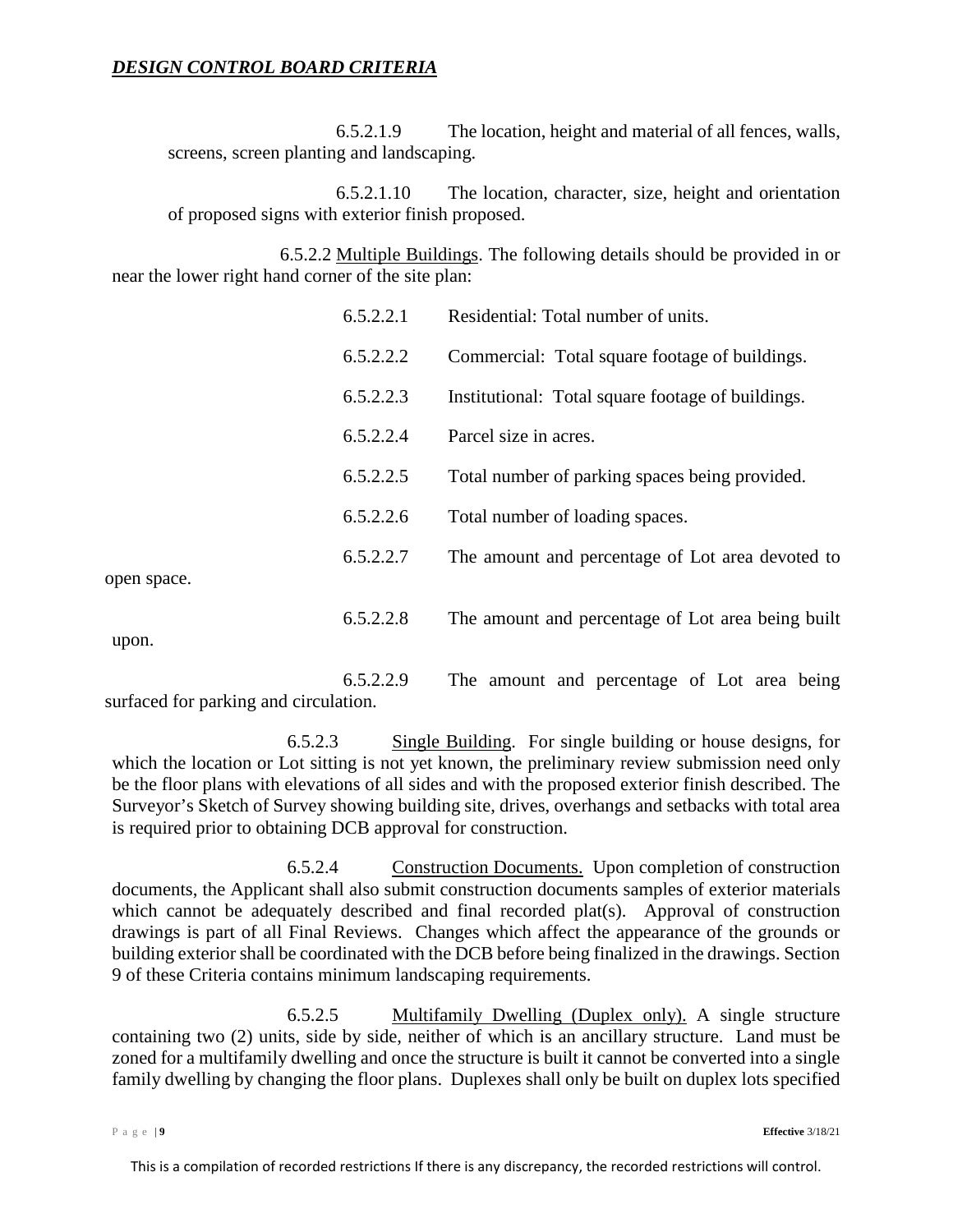in State of Florida Department of Community Affairs, Division of Local Resource Management's Binding Letter of Interpretation of Vested Rights Status File No. BLIVR-783-002 dated May 17, 1983, as described in the Land Use Maps promulgated based on that letter and any subsequent Binding Letter of Interpretation Modification. Although duplexes do not require a garage they must have a driveway per unit not to exceed existing driveway width requirements per Criteria section 9.1.1 to accommodate vehicle parking. Each unit must have its own exit directly to the public way.

6.5.2.6 Rehabilitation Facilities (i.e., Assisted Living Faclilites Halfway Houses, Senior Centers, etc). A single structure that will blend with their scale and material selection into the portion of the Poinciana Villages that they serve. Each rehabilitation facility must be built on a zoned commercial tract within a residential neighborhood that meets all Federal, State and County requirements and must be submitted for review by the DCB according to paragraph 6.1 with its intent as a guideline.

<span id="page-9-0"></span>6.5.3 Administrative Review. Certain items may be approved administratively (*i.e.*, without a full meeting of the DCB) ("**Administrative Review**"). Items subject to administrative approval are identified by the DCB from time to time. Examples of items that may be approved administratively are repainting of a structure with an identical color previously approved by the DCB or approvals of fences, sheds and satellite dishes conforming to existing standards.

- <span id="page-9-2"></span><span id="page-9-1"></span>6.6 DCB Processing.
	- 6.6.1 Plan Submission. Plans and documents should be submitted to:

Design Control Board Association of Poinciana Villages, Inc. 401 Walnut Street Poinciana, Florida 34759 (863) 427-0900

6.6.2 Approval.

<span id="page-9-3"></span>6.6.2.1 Required Revisions. The DCB will notify the Applicant in writing of any revisions which must be made to plans or information which would gain approval of the DCB. In which event, the Applicant must resubmit the reviewed plans. Some approvals may be subject to conditions as stated in the approval letter.

6.6.2.2 County and State Approvals. The Applicant is responsible for obtaining the necessary County, utility and other regulatory reviews and approvals required including, without limitation, all required building permits. Approval by the County, State or applicable utility does not waive the requirement for DCB approval.

6.6.2.3 No Warranty. Upon approval of any plans and specifications submitted, a copy of such plans and specifications shall be deposited with the DCB for its

Page | **10 Effective** 3/18/21

This is a compilation of recorded restrictions If there is any discrepancy, the recorded restrictions will control.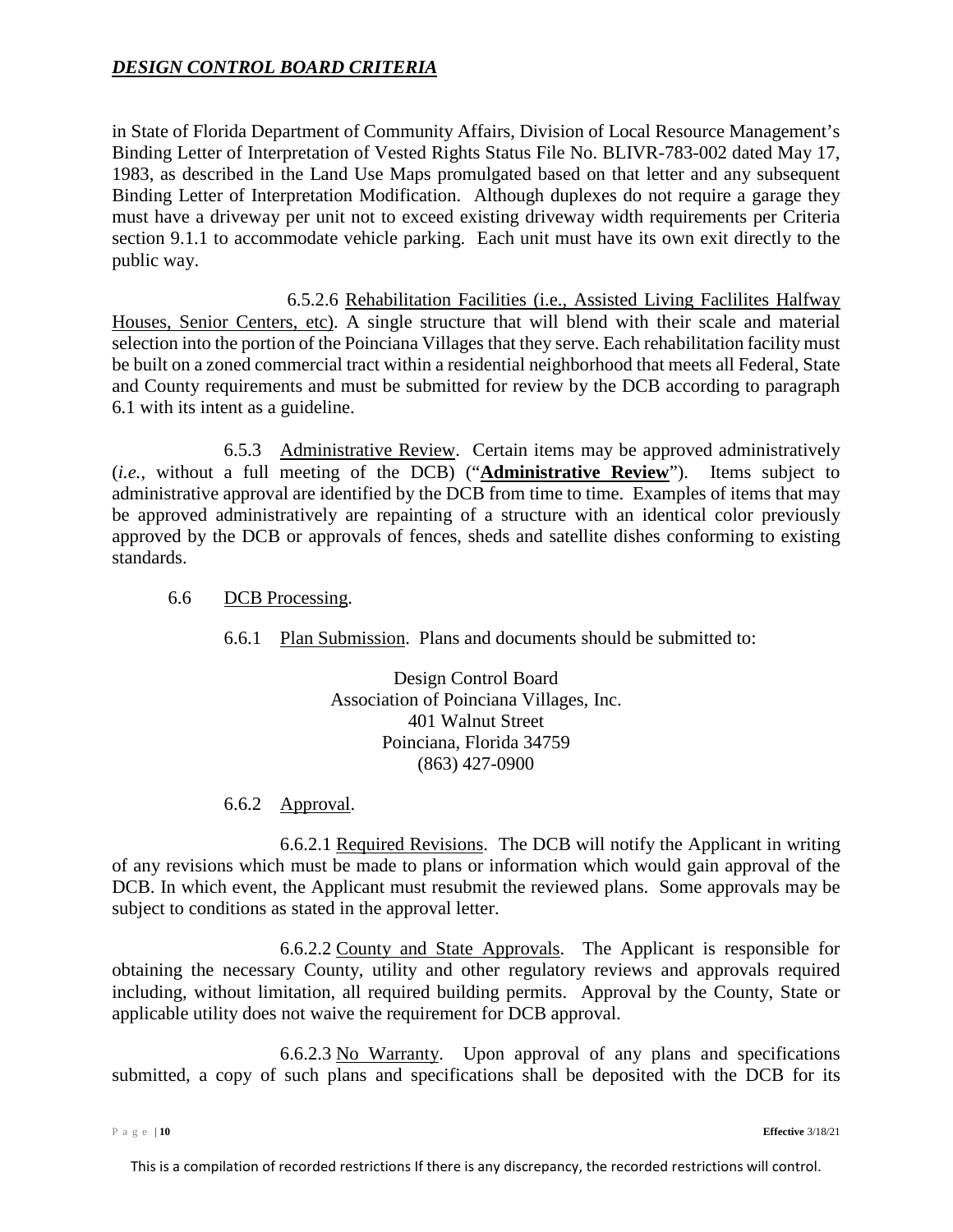permanent record. Approval shall in no way imply that the structure contemplated to be built is safe or structurally sound. No deviation shall be permitted from the plans and specifications so approved, without further independent submission to and approval of such changes by the DCB.

6.6.2.4 No Waiver. The approval of the DCB for use on any Lot of any plans or specifications submitted for approval, shall not be deemed to be a waiver by the DCB of its' right to object to any of the features or elements embodied in such plans or specifications, if and when the same features or elements are embodied in any subsequent plans and specifications submitted for approval for use on other Lots.

6.6.2.5 Variances. The APV Board has the right to agree to variances from the provisions of these Criteria for reasons of practical difficulty or hardship which otherwise would be suffered by any applicant, without the consent of the Owner of any adjoining or adjacent home. Any variance shall be manifested by written agreement and shall not constitute a waiver of any restriction or provision of these Criteria as to any other home. The granting of a variance shall not nullify or otherwise affect the right to require strict compliance with the requirements set forth herein on any other occasion, and may only be granted by the APV Board, typically upon the recommendation of the DCB.

6.6.2.6 Rehabilitation Facilities (i.e., Assisted Living Facilities. Halfway Houses. Senior Centers etc.). A single structure that will blend with their scale and material selection into the portion of the Poinciana Villages that they serve. Each rehabilitation facility must be built on a zoned commercial tract within a residential neighborhood that meets all Federal, State and County requirements and must be submitted for review by the DCB according to paragraph 6.1 with its intent as a guideline.

<span id="page-10-0"></span>6.6.3 Disapprovals. It is intended that these Criteria will be applied equitably to all Applicants. The DCB's decision is based on discussion and voting by its members based on the standards of these Criteria. Decisions by the DCB can vary in the areas of aesthetics, color and texture, site location viz a viz adjacent construction and other variable factors. Such decisions are not intended to be nor should they be construed to be arbitrary decisions.

6.6.3.1 Grounds for Disapproval.

6.6.3.1.1 By way of example, and not of limitation, the DCB shall have the right to disapprove any plans and specifications submitted because of any of the following:

6.6.3.1.2 Failure to include information in such plans and specifications as may have been requested.

6.6.3.1.3 Failure of such plans or specifications to comply with

the Declaration.

6.6.3.1.4 Objection to the exterior design, appearance or materials of any proposed structure.

Page | **11 Effective** 3/18/21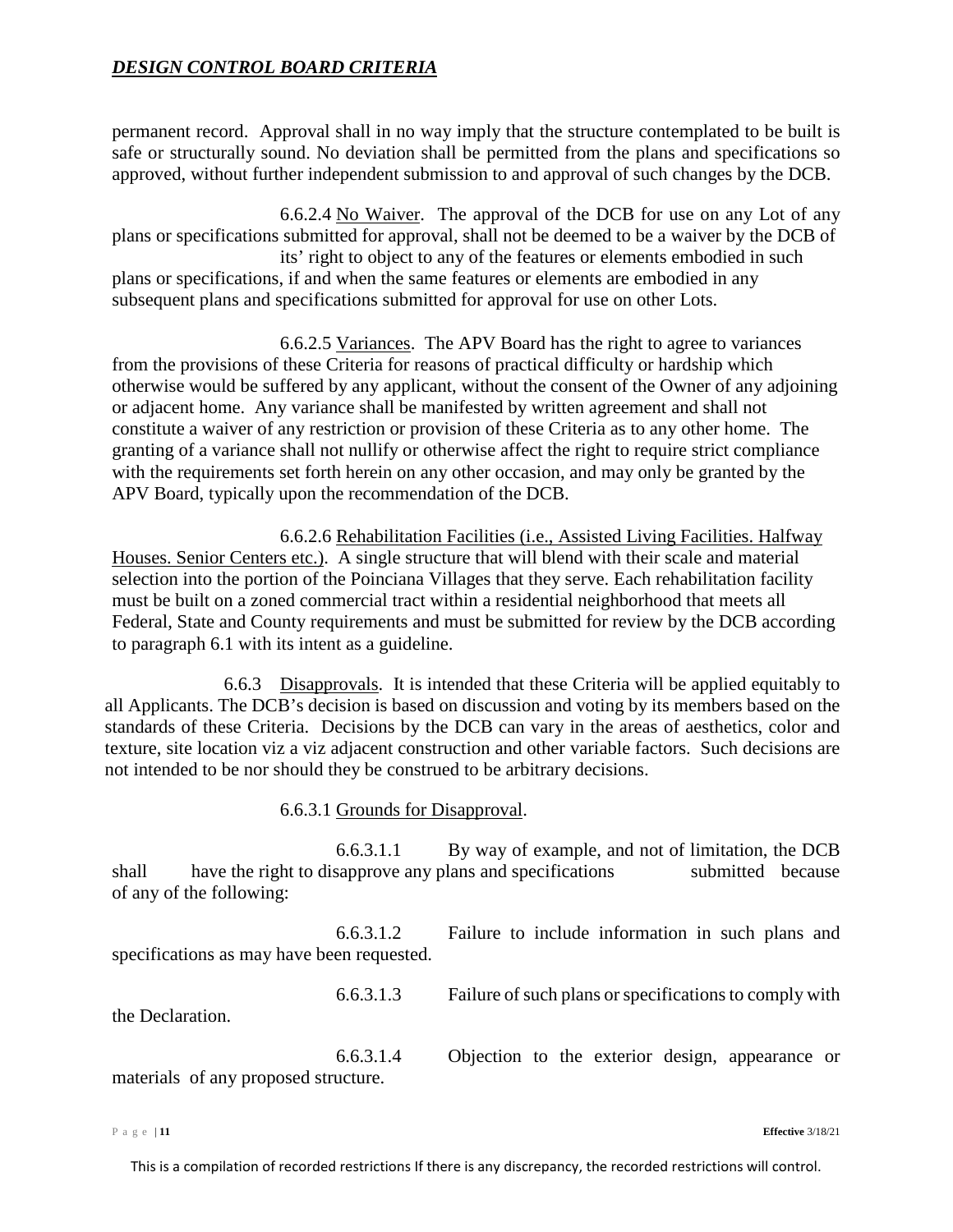6.6.3.1.5 Incompatibility of any proposed structure or of the proposed structure's use to any existing structures.

6.6.3.1.6 Objection to a location of any proposed structure with reference to other Lots or structures in the vicinity.

6.6.3.1.7 Objection to the grading plans for any Lot.

6.6.3.1.8 Objection to the color scheme, finish proportions, style or architecture, height, bulk or appropriateness of any proposed structure.

6.6.3.1.9 Objection to parking areas proposed for any Lot on the grounds of incompatibility to proposed uses or insufficiency of the size of the parking area.

6.6.3.1.10 Any other matter which, in the judgment of the DCB, would render the proposed structure or uses inharmonious with the general plan of improvement of the property or with structure or uses located upon other Lots in the vicinity.

6.6.3.1.11 The APV Board may adopt and promulgate rules and regulations, to be enforced by the DCB, regarding the preservation of trees and other natural resources and wildlife upon the property. If it shall deem it appropriate, the DCB may mark certain trees regardless of size as not removable without authorization from the DCB.

6.6.3.1.12 New applications will not be accepted or considered by the DCB if there are any known infractions or non-compliance of these Criteria existing at any of the Applicant's previously approved sites or any failure to pay Assessments.

6.6.3.1.13 Applicant's failure to repair damage to adjacent property. All damaged areas must be returned to like or better than original condition. Following notification by the APV of the violation, Applicant must rectify violations within a reasonable period of time taking into account insurance payments or other factors deemed relevant by the DCB.

6.6.3.1.14 Failure to comply with any requirements in these

Criteria.

6.6.3.1.15 Failure to comply with Declaration requirement for payment of Assessments. Assessments must be current prior to submission for DCB approval in all properties owned by the Applicant.

<span id="page-11-0"></span>6.7 Appeals. All Administrative disapprovals by staff are subject to appeal and will be reviewed solely by the DCB. All disapprovals by the DCB are subject to reconsideration by the DCB. All requests for appeal and reconsideration must be upon the written request of the applicant which must provide a full explanation and detailed information substantiating the appeal or reconsideration. All such requests must be submitted to and received by DCB no later than seven (7) working days before the meeting at which it is to be considered. Appeals to the APV Board are not available with regard to case specific issues arising under these Criteria. The decision of the

Page | **12 Effective** 3/18/21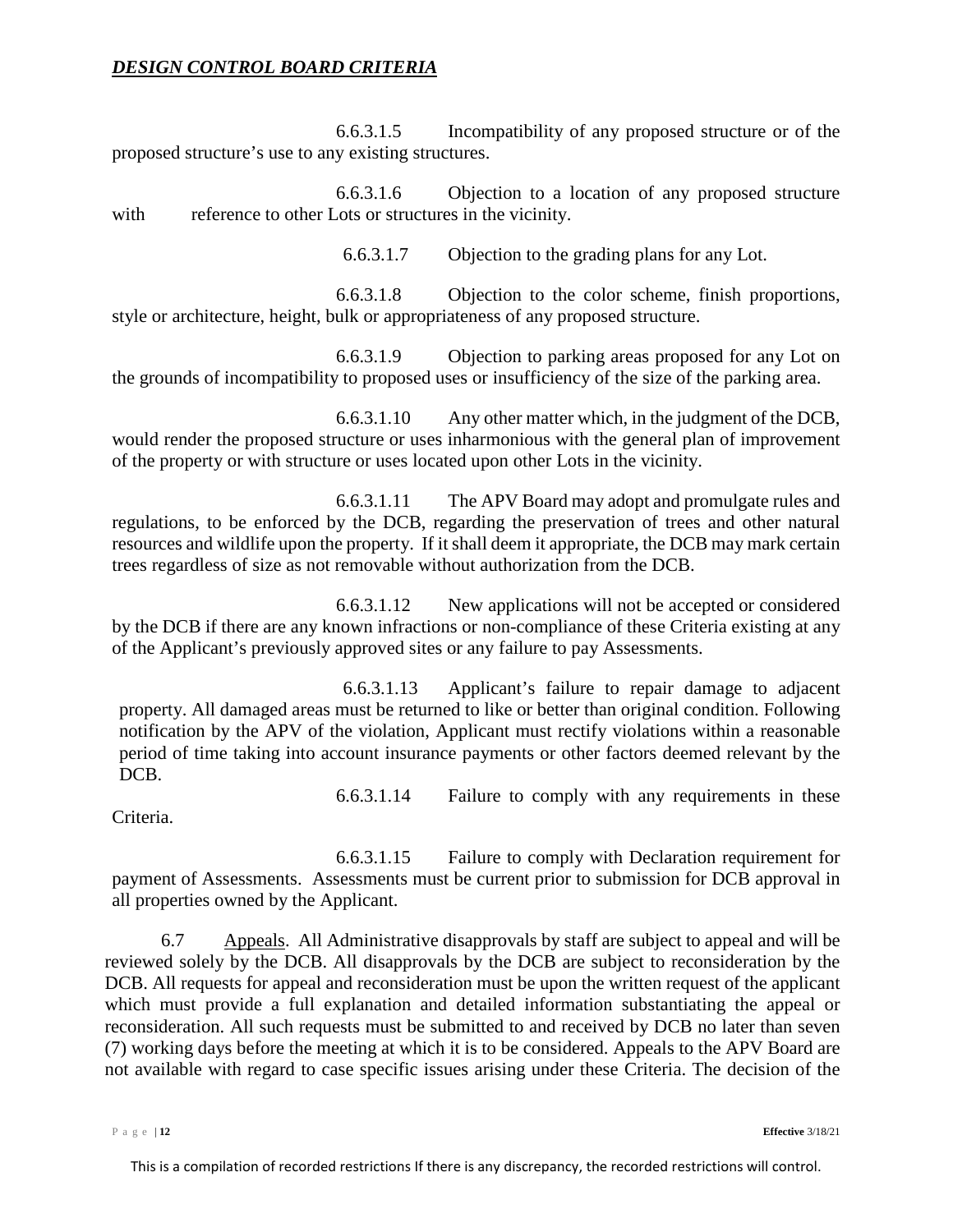DCB are final. In the event the DCB determines that an amendment to these Criteria is appropriate, it may be so recommend to the APV Board. Appeals to the APV Board must meet the APV suspense cutoff date to the APV Board and have input from the DCB.

<span id="page-12-0"></span>6.8 Repeated Violations. In cases of repeated violations of these Criteria by any Applicant, including his or her subcontractors, the DCB may require a cash payment of up to \$500 be deposited for each building request submitted. After a fifth (5th) infraction in any calendar year, the deposit will escalate to \$1,000 for each building request. The deposit will be returned upon satisfactory final inspection by the DCB after completion. Failure of the Applicant to rectify DCB violations within thirty (30) days after notification by the DCB may result in imposition of a fine payable from the cash bond for site in question. If the Applicant does not rectify the violation within thirty (30) days after notification from the DCB, the DCB will have the option to either request that fine(s) be imposed and/or use the cash payment funds to rectify the violation and/or pursue any and all legal rights in law or equity. A \$1,000 deposit will be required from all Applicants who begin construction without prior DCB approval, including upon a first offence.

# OPTION:

The Applicant may establish a deposit account in the form of cash, bond. or letter of credit, in a sum acceptable to both parties (*i.e.*, \$5,000.00 or more), with the understanding that the Applicant is obliged to maintain a credit balance and increase the same to the maximum amount required within ten (10) days of a request to do so by the DCB.

<span id="page-12-1"></span>7. Design, Criteria, Structures.

<span id="page-12-2"></span>7.1 Establishment of Criteria. The following Criteria are established by the APV Board as recommendations for all residential, commercial and institutional structures, walls, fences, and improvements. It is the intent of these Criteria to provide a visual impression with as many natural surfaces, textures and colors as is possible and to prevent abrupt texture and color variations.

<span id="page-12-3"></span>7.2 Elevations. All elevations for each structure should meet the applicable County requirements, as determined by the DCB.

7.3 Exterior Materials. The following exterior materials and colors are acceptable:

<span id="page-12-4"></span>7.3.1 Concrete or clay brick finished or painted in subdued tones. The final color is subject to DCB approval.

7.3.2 Vertical or horizontal wood siding stained or treated for weathered look. Aluminum, vinyl or hardboard siding below eight feet (8') in height may be approved if the DCB finds this material compatible with its surroundings. If aluminum, vinyl or hardboard siding is used, it must be painted with subdued colors approved by the DCB. Any lumber used for the purpose of exterior siding, fascia or trim must be approved. Siding samples are required for aluminum, vinyl and hardboard.

Page | **13 Effective** 3/18/21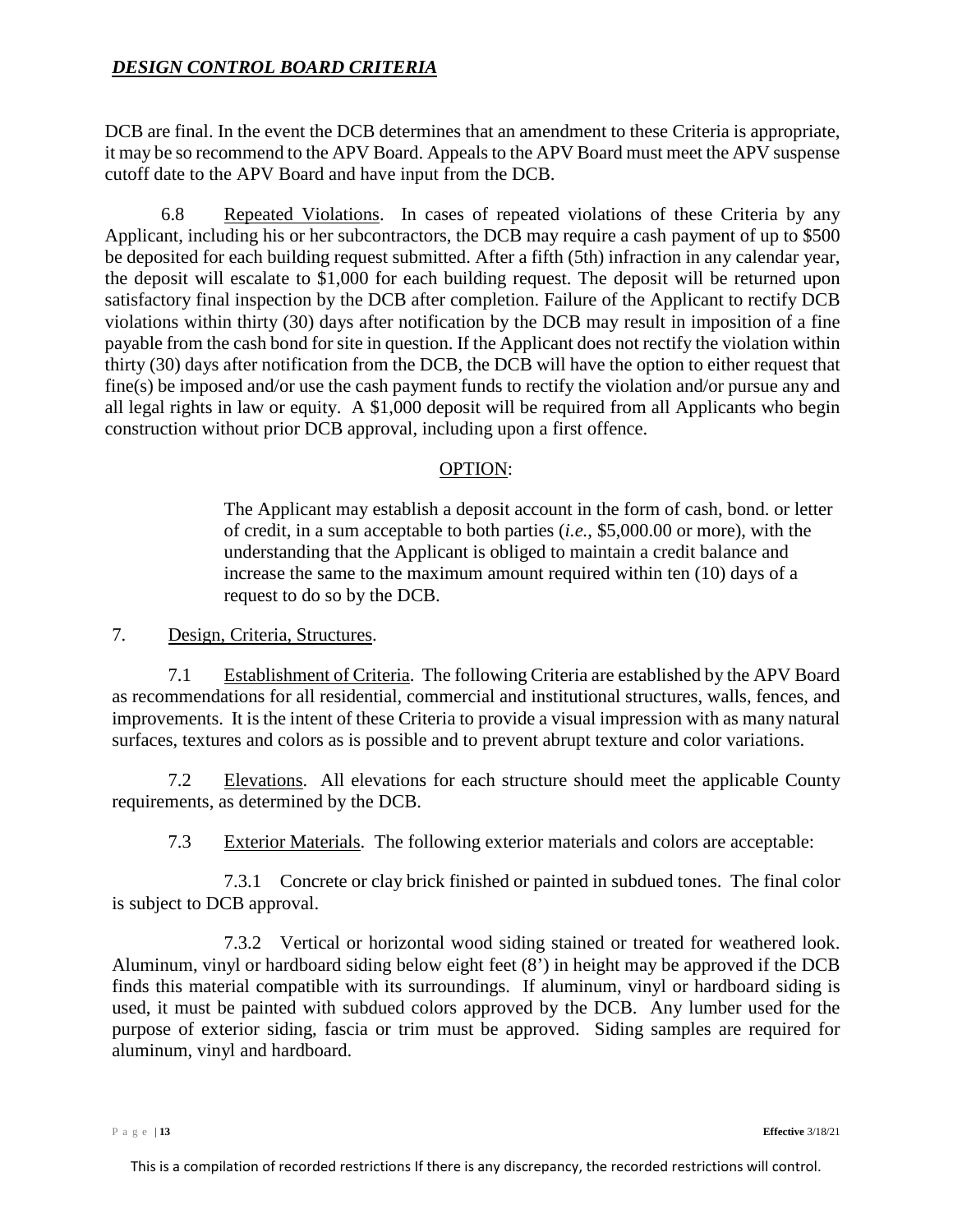- 7.3.3 Concrete block, when used, must be painted or stucco covered.
- 7.3.4 Stone or decorative block.

7.3.5 Roofing. Asphalt or fiberglass shingles, wood shake, slate, tile, shake, standing seam metal, cement and other materials may be considered by the DCB. The final color of roofing is subject to DCB approval. Ancillary structures attached to the house cannot have corrugated roofing panels. Roll roofing material is not allowed on any residential or ancillary structure.

7.3.6 The final color of all stucco is subject to DCB approval. The color used and the location of the building so painted should blend with surrounding houses. The DCB may allow painted struck block on side and rear elevations.

7.3.7 Materials for exterior finishing other than those listed above must be submitted to the DCB for consideration. Samples should be provided. Any changes to approved Criteria must be approved by the APV Board.

<span id="page-13-0"></span>7.4 Garages. All single family homes must have a garage. Carports are only permitted in Village Nine (Broadmoor). Minimum dimensions for a one (1) car garage are eight feet (8') wide by eighteen feet (18') long clear space. Minimum dimensions for a two (2) car garage are sixteen feet (16') wide by eighteen feet (18') long clear space. Openings of garages shall have garage doors. Interiors of garages of frame-structure houses shall be finished with dry wall. Homes with three (3) or more bedrooms, or two (2) or more bedrooms with a den, must have a two (2) car garage, except for Village Nine (Broadmoor). The DCB may permit deviations from this Section for homes built prior to January 1, 2002 that were constructed with DCB approval but do not conform to these garage requirements. Garages accommodating more than two (2) cars may be permitted with DCB approval. Notwithstanding any other provision hereof, a garage shall not be converted into a bedroom or into a room for any other type of use.

7.4.1 Detached Garages. Detached garages must be built on a cement slab and must match the materials and roofing of the main structure. Driveways to the detached garage must be compatible with the existing driveway/walkway.

<span id="page-13-1"></span>7.5 Screen Doors in Front of Garages. Screen doors are permitted in front of existing garage door based on the following conditions:

7.5.1 Screening must be framed in complimentary color and be placed on a tracking system.

<span id="page-13-2"></span>7.5.2 Garage area must be used for a garage only and not converted into an extra room of any style.

7.5.3 With the exception of screen doors, no other enclosure of garages is

permitted.

Page | **14 Effective** 3/18/21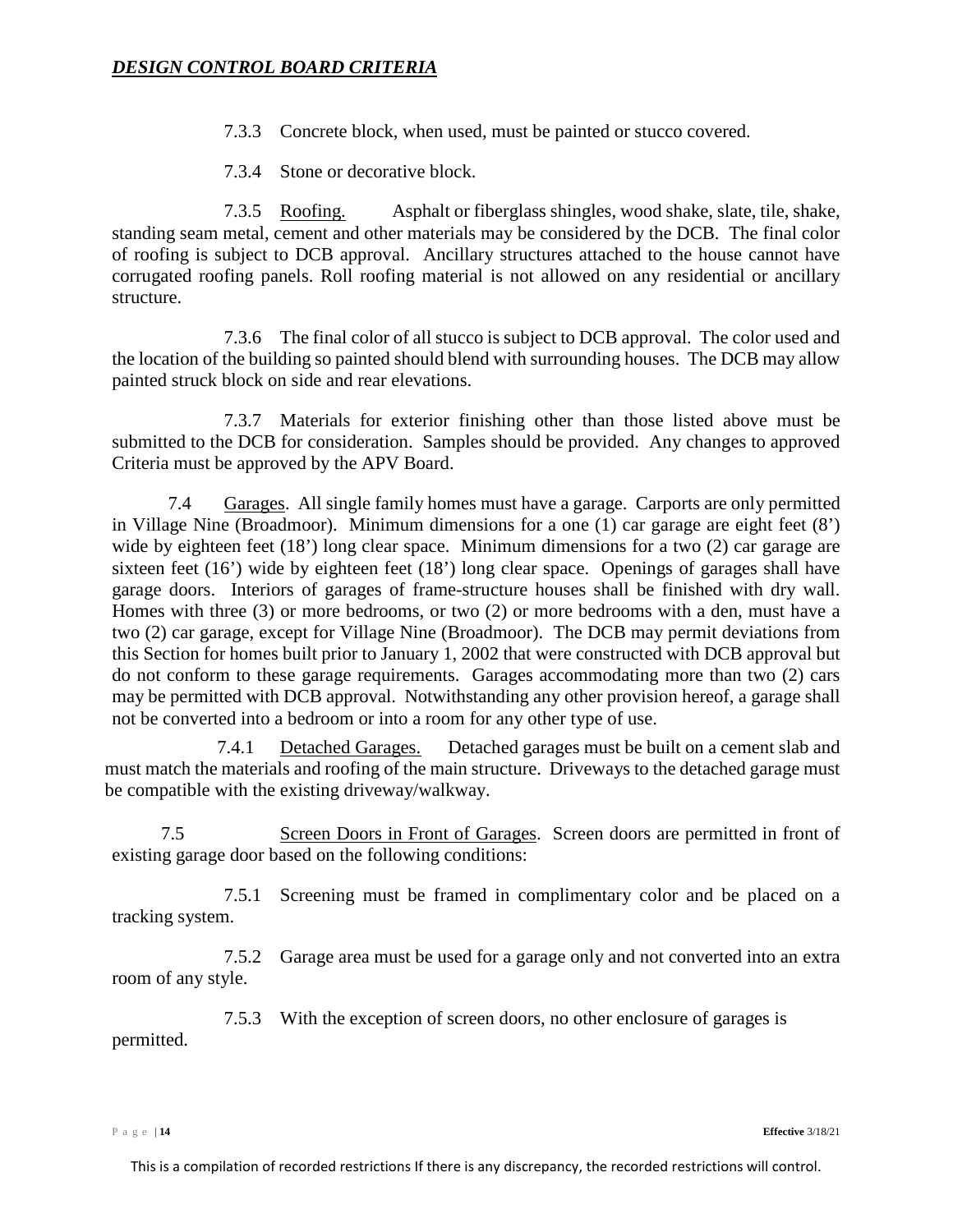<span id="page-14-0"></span>7.6 Storage Tanks. Storage tanks of any description must be placed below ground or screened from view. Any storage tank in excess of fifty (50) gallons must be placed below ground and must be placed no less than fifteen (15) feet from any adjacent property.

<span id="page-14-1"></span>7.7 Storage Sheds. Storage sheds are allowed, however, only one (1) shed with a maximum dimension of two-hundred (200) square feet per unit and must be placed in the back yard or side of the property, room permitting. Storage sheds shall be maintained to prevent them from becoming unsightly or deteriorated. Sheds must not be taller than eight (8) feet and must not be attached to the house. Sheds must be installed on a concrete pad and/or secured as required by applicable building code or County ordinance. The color of a shed must complement the exterior color of the primary residence. The Cypress Woods Covenants prohibit sheds in Cypress Woods.

<span id="page-14-2"></span>7.8 Window Air-Conditioners. No window air-conditioners shall be permitted without screening by shrubbery or an appropriate material approved by the DCB. Window units must not be installed more than four (4) feet above ground level. DCB approval is required prior to installation.

<span id="page-14-3"></span>7.9 Wiring. Secondary underground distribution wiring from street to building is mandatory and shall be the responsibility of the individual/Owner builder when not otherwise defined by contract. Primary wiring along arterial streets may be of overhead design when deemed appropriate by the applicable power utility.

<span id="page-14-4"></span>7.10 Height. Height limitation in single family residential dwellings shall be thirty feet (30'). Height limitations in multi-family residential shall be determined by the land use plans. Minimum roof pitch for all residential units is 4/12 except within Broadmoor.

<span id="page-14-5"></span>7.11 Pools. In-ground swimming pools are permitted. Above-ground pools are allowed; however, only with a fully enclosed 6' solid privacy fence (PVC, concrete block or brick) sufficiently opaque and of such height so as to prevent the pool from being seen from the public side of the fence, APV Greenways and/or roadway: not to exceed current fence requirements. County requirements for fencing or screening pools must be complied with.

<span id="page-14-6"></span>7.12 Dust and Erosion. Dust abatement and erosion control measures are the responsibility of the Applicant in all stages of construction.

7.12.1 Builders must contain all debris during all stages of construction in an approved and covered container pursuant to Section 13.1 of the Poinciana Subdivision Declaration.

<span id="page-14-7"></span>7.13 Parking. All new individual residents' plans shall include provisions for at least two off-street parking spaces per single family residence, excluding the garage.

<span id="page-14-8"></span>7.14 House Numbering. All Applicants for the construction of new residential units will provide house numerals in accordance with local requirements.

Page | **15 Effective** 3/18/21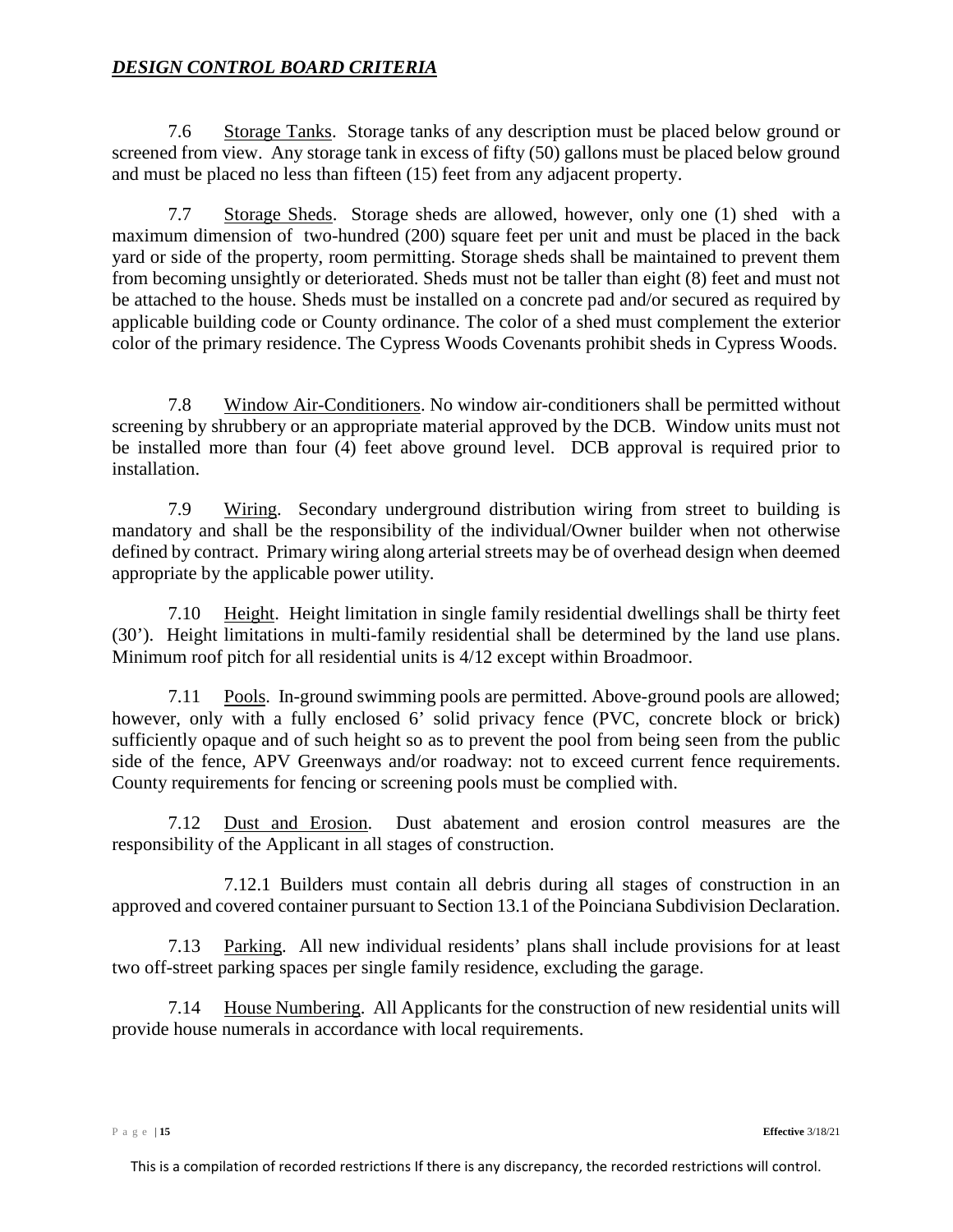<span id="page-15-0"></span>7.15 Chimneys. Chimneys on all homes will NOT be of the exposed metal stovepipe type. Chimneys must be sided with materials consistent with the exterior of the home.

<span id="page-15-1"></span>7.16 Access. When residential Lots have access from more than one (1) street, vehicular access must be from the minor street only.

7.17 Pricing. The Board of Directors approved the listing of pricing on any approved housing signage within Poinciana.

7.18 Foundation. Foundation for homes, except Broadmoor – Village 9, must be poured cement.

<span id="page-15-2"></span>8. Setback Lines and Building Sitting. Because the establishment of standard flexible building setback lines for location of houses on Lots tends to force construction of houses both directly behind and directly to the side of other homes with detrimental effects on privacy, preservation of important trees, and other issues, variations in setbacks are encouraged. The structures will be located with regard to the topography of each individual Lot, taking into consideration, the location of large trees and similar considerations. The DCB shall have the right to disapprove housing plans on the basis of improper sitting. For further information respecting setbacks, please see **Exhibit 1** attached hereto and made a part hereof. To the extent that any plat requires larger setbacks than specified in **Exhibit 1**, then the setbacks in such plat shall control.

8.1 Ancillary Structures. All ancillary structures must be ten feet (10') away from the rear property line and seven and a half feet (7.5') from the side property line. Any attached roofed vertical structure must have a minimum of twenty feet (20') rear setbacks, seven and a half feet (7.5') side setback and twenty five feet (25') front setback, with the exception of pie shape corner lots, which have a ten feet (10') rear setback, seven and a half feet (7.5') side and twenty five feet (25') front setback.

<span id="page-15-3"></span>9. Design Criteria Landscaping. Landscape plans shall consist of the scale of no less than one inch (1") equals thirty feet (30') and will indicate plant materials, sprinkler systems, if any, and path and drive materials. Plans with different scales may be accepted for large-scale developments.

<span id="page-15-4"></span>9.1 Exterior Elements. This Section [9.1](#page-15-4) of these Criteria deals with the elements of landscaping and exterior elements.

<span id="page-15-5"></span>9.1.1 Driveways and Walks. Concrete, asphalt, or brick pavers will be characteristic of the driveways required. Walks shall be of the same materials unless otherwise approved by the DCB. Any walkway adjacent to the residence dwelling must not exceed two (2) feet in width. Driveways may not exceed a total of 24' combined width. Driveways may be painted with an APV approved driveway color with DCB approval. Homes with three car garages may have a driveway not to exceed 27' in width.

Page | **16 Effective** 3/18/21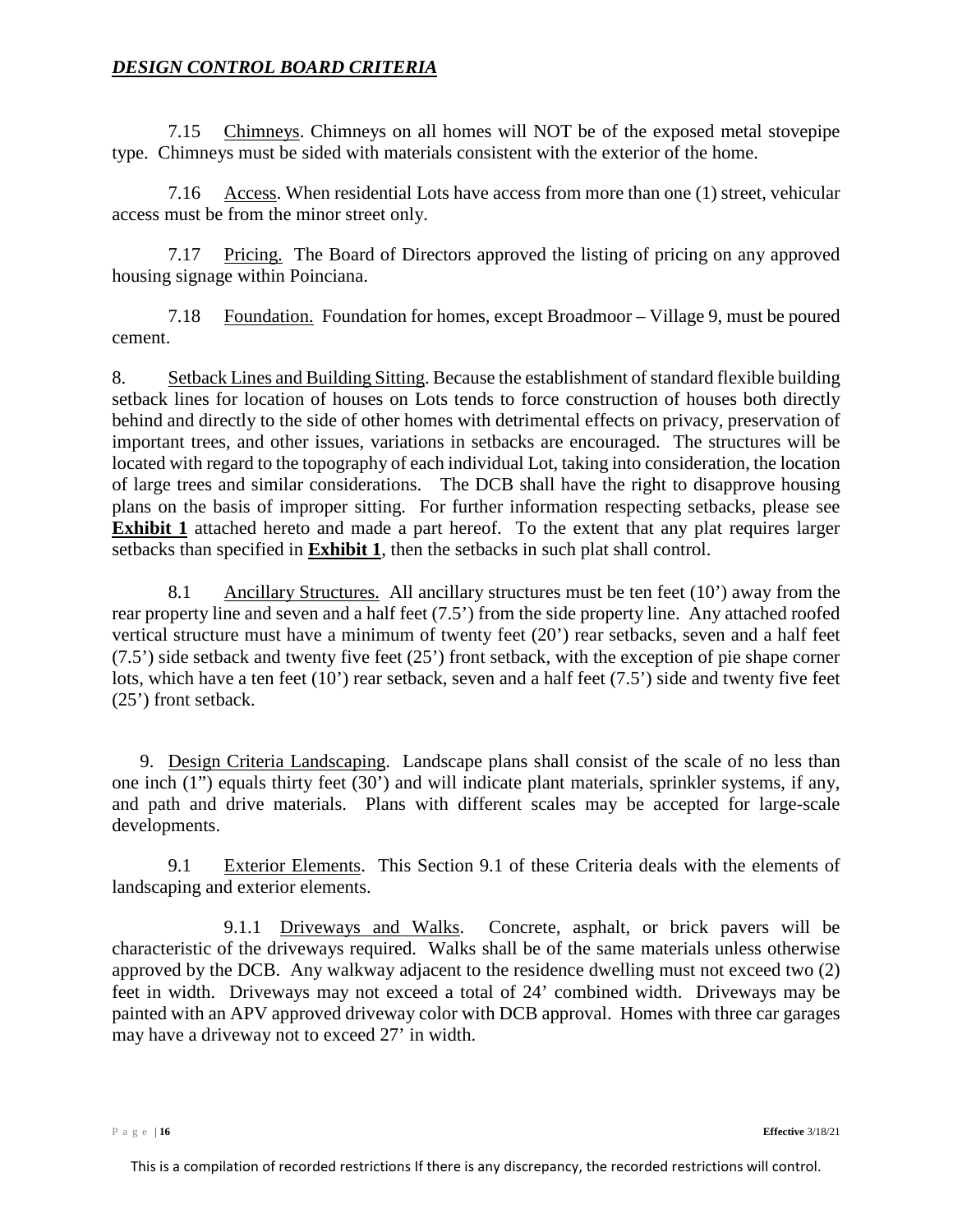<span id="page-16-0"></span>9.1.2 Vegetation. Care shall be taken to preserve any natural trees, shrubs or other desirable vegetation existing on property and Applicants are urged not to remove trees unnecessarily.

<span id="page-16-1"></span>9.1.3 Minimum Landscaping. Upon completion of a building site or section development, unless the requirements are met with natural vegetation, all building areas shall have the following minimum landscaping provided by the builder/developer according to a site plan which has been previously approved by the DCB.

9.1.3.1 Lots must be fully sodded.

9.1.3.2 The DCB can change results for a similar high quality of landscaping such as Florida Friendly Landscape, formerly known as Xeriscape, which is also allowed per design approved on a case by case basis.

 9.1.3.3 Shrubs and other ornamental plants in front of the house, with the exception of trees, may not be taller than 4 ft.

9.1.4 Multiple Family Screening. Multi-family dwelling property lines adjacent to other residential uses shall be adequately screened with landscaping or fencing.

9.2 Maintenance of Lawn and Landscaping. Lot Owners are responsible for maintaining the exterior appearance of their lots, including, but not limited to, the driveways, walks, lawn and landscaping thereon, in a neat and attractive condition and good order and repair. Owners are required to undertake all maintenance, repairs and/or other actions to ensure their Lots, and all the driveways, walks, lawn, landscaping and other improvements thereon, persist in a neat and attractive condition and good order and repair. The following guidelines are intended to supplement and be read in accordance with the other provisions of these Criteria.

9.2.1 Lawn and Landscaping. Among any other actions necessary to comply with these Criteria, Lot Owners are responsible for the following in connection with the lawn and landscaping on their Lots:

9.2.1.1 Maintaining the lawn and landscaping in the Lot in such a manner as to avoid the appearance, accumulation and/or existence of any plain, dead or bare areas of the lawn;

9.2.1.2 Maintaining the lawn and landscaping in the Lot in such a manner as to avoid the appearance, accumulation and/or existence of any dead landscaping;

9.2.1.3 Maintaining the lawn and landscaping in the Lot in such a manner as to avoid the appearance, accumulation and/ or existence of any type of any type of debris and/ or plant debris;

9.2.1.4 Maintaining the lawn and landscaping on the Lot in such a manner as to avoid the appearance, accumulation and/or existence of noxious, uncultivated, or rank weeds, grasses, or undergrowth;

Page | **17 Effective** 3/18/21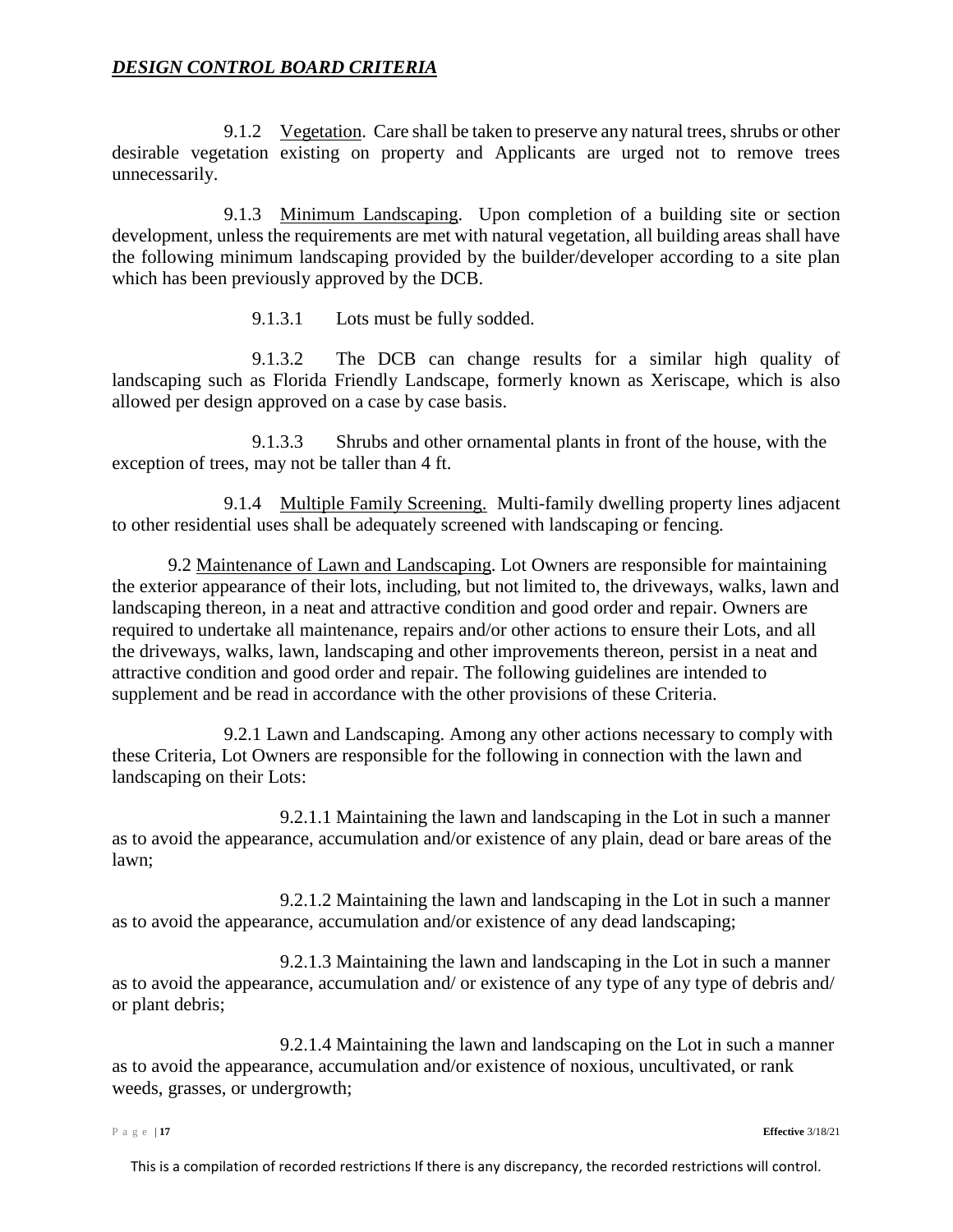9.2.1.5 Seeding, over-seeding, sodding and/or or re-sodding any dead or dying portions of the lawn or as otherwise necessary ensure compliance with these Criteria;

9.2.1.6 Watering the lawn and landscaping thereon, in compliance with any relevant watering guidelines imposed by any municipal, county, state or other governmental entity, as necessary to keep such lawn and landscaping in a green, healthy and living condition;

9.2.1.7 Mowing, edging, trimming, weeding and performing all other forms of lawn maintenance on a regular basis so that the lawn thereon persists in a wellmaintained, green, healthy and living condition;

9.2.1.8 Trimming and performing all other forms of landscaping maintenance on a regular basis so that the landscaping persists in a well maintained, green, healthy and living condition; and

9.2.1.9 Causing the lawn and landscaping to be treated, as needed, with fertilizer, pesticides and any other chemicals or agents so that the lawn persists in a healthy, green and living condition, free of weeds and insects.

9.2.2 Driveways. Walks. Patios. Paved Surfaces. Among any other actions necessary to comply with these Criteria, Lot Owners are responsible for maintaining the driveway(s), walk(s), patio(s) or paved surface(s) on their Lots by cleaning, pressure washing and/ or otherwise removing all stains, mold, mildew or other discolorations appearing thereon. Additionally, Lot Owners are required to repair, restore and/or replace all cracks, holes, grading deviations and/or other defects in the driveway(s), walk(s), patio(s) or paved surface(s) on their Lots.

10. Commercial and Institutional Buildings. It is the intent of these Criteria to exercise architectural control over commercial and institutional structures, so that these structures will blend with their scale and material selection into the portion of the Poinciana Villages that they serve. Each commercial and institutional area will be reviewed by the DCB on a separate basis with this intent as a guideline. All commercial buildings must be constructed in accordance with the applicable County code.

11. Signage. Preliminary and Final Designs of all signage visible from the outside of the buildings must be submitted to the DCB for approval as to their structural and site compatibility. All signage must be in accordance to the Poinciana Signage Requirements attached hereto as **Exhibit 2**.

12. Building Alterations, Additions, Detached Structures and Maintenance. (See also Section [7](#page-12-1) of these Criteria) Case history and approved listings of the building materials and colors approved by the DCB are available at the Office of the APV.

Page | **18 Effective** 3/18/21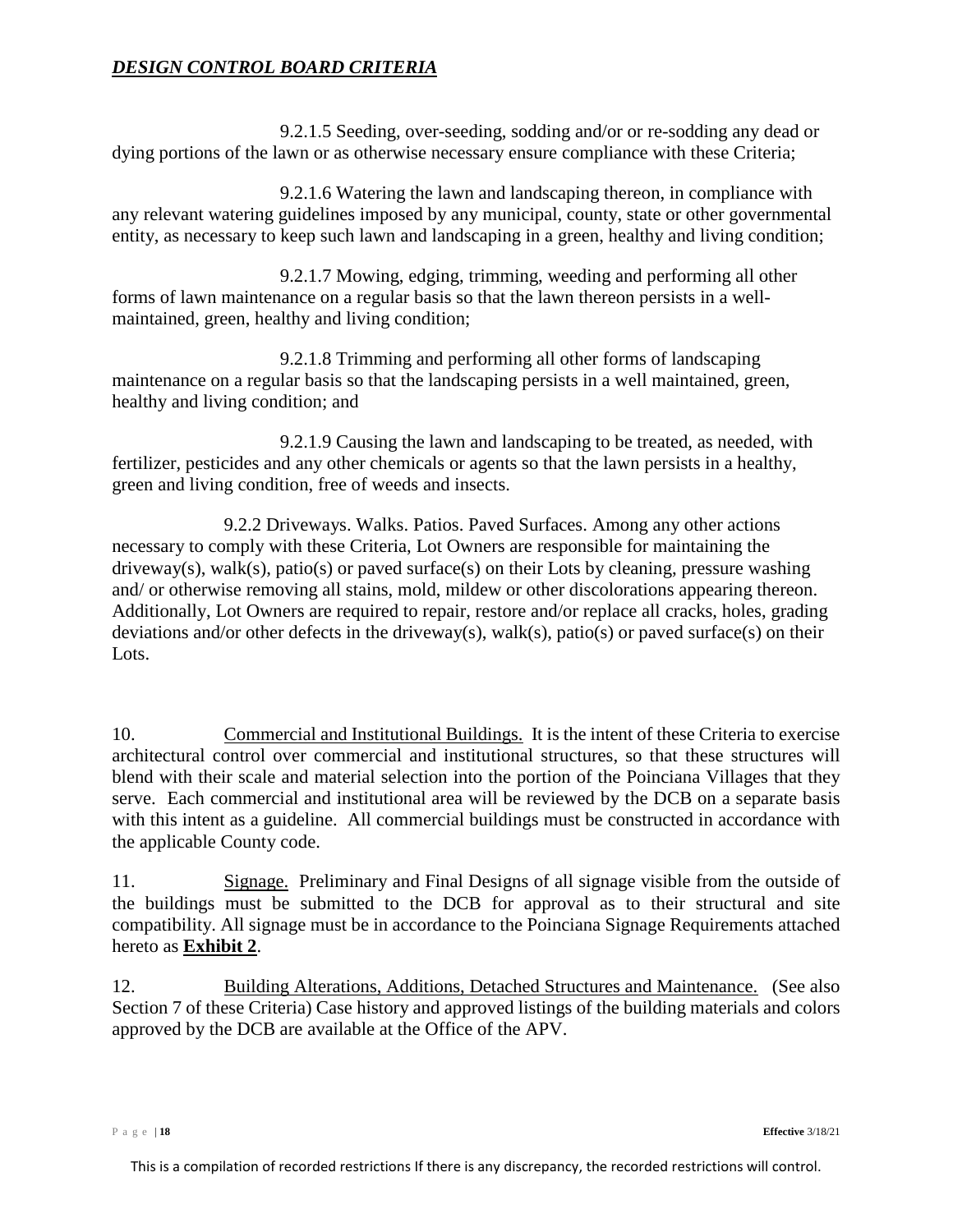12.1 All Additions Require Approval. Any addition to an existing building, any exterior alteration, modification or change to an existing building, or any new detached structure must have the approval of the DCB before any work is undertaken. Examples of such projects include a deck, greenhouse, fireplace, fence, or added concrete surfaces.

12.1.1 The DCB shall review and process written approval or denial for all exterior changes to the property and/or house. An approval to the homeowner or contractor is valid for ninety (90) days with up to one (1) ninety (90) day extension for projects including fences, sheds, repaint, added concrete surfaces, in-ground pools, porches and such (additions, accessory structures, etc). A homeowner or contractor that has commenced or completed an exterior change to the property and/or house must submit a written request for review and timely provide the DCB with all the information necessary for the DCB to undertake such review. The DCB, at its discretion, has the ability to grant further extensions. Upon completion of the work, the property Owner must notify the Community Service Department for inspection.

12.1.2 The DCB shall review and process a written approval or denial for all exterior changes to the property and/or house. An approval for a builder is valid for one (1) year with up to one (1) ninety (90) day extension for projects to build a dwelling or units, and any major construction to the main structure. The DCB at their discretion has the ability to grant further extensions. Upon completion of the work, the property Owner must notify the Community Service Department for inspection.

12.2 No Temporary or Portable Structure. Any addition, exterior alteration, modification or change to any existing building shall not be portable or temporary and shall be compatible with the design character of the original building. Any new detached structure shall be compatible with the parent structure. Dog kennels are not allowed; however, dog runs are allowed, but, must be accompanied by a dog house for protection from the elements. A chain link dog pen cannot have a roof and must have top rails. It must not exceed the 200 square feet dimension, cannot be taller than six (6) feet and must be placed in the rear of the property. Only one dog run is allowed per household. No more than two (2) pets are allowed per household. All structures must stay away from the established Setbacks.

12.3 Awnings and Shutters. Awnings and shutters which are compatible with the parent structure may be considered on a case by case basis by the DCB. Awnings must be permanently attached to the main structure (i.e. sun setter awnings) and retractable awnings are preferred. Stripe-pattern awnings are not allowed. Hurricane shutters may be added to a structure upon approval by the DCB, but may only be closed during a hurricane watch or hurricane warning as issued by the National Hurricane Center and must be opened within 72 hours after the hurricane watch or warning has been lifted. Hurricane shutters may not remain closed, nor openings in the building covered with boards or other material, when there is no hurricane watch or warning in effect.

12.3.1 Gazebo. Gazebos with tiled roof and decorative skirting are allowed; additionally, wrought iron and aluminum framed canvas topped gazebos are permitted, one gazebo per household and not to exceed a maximum dimension of two hundred (200) square feet per structure. All gazebos must be permanently installed on a poured 4" concrete foundation, placed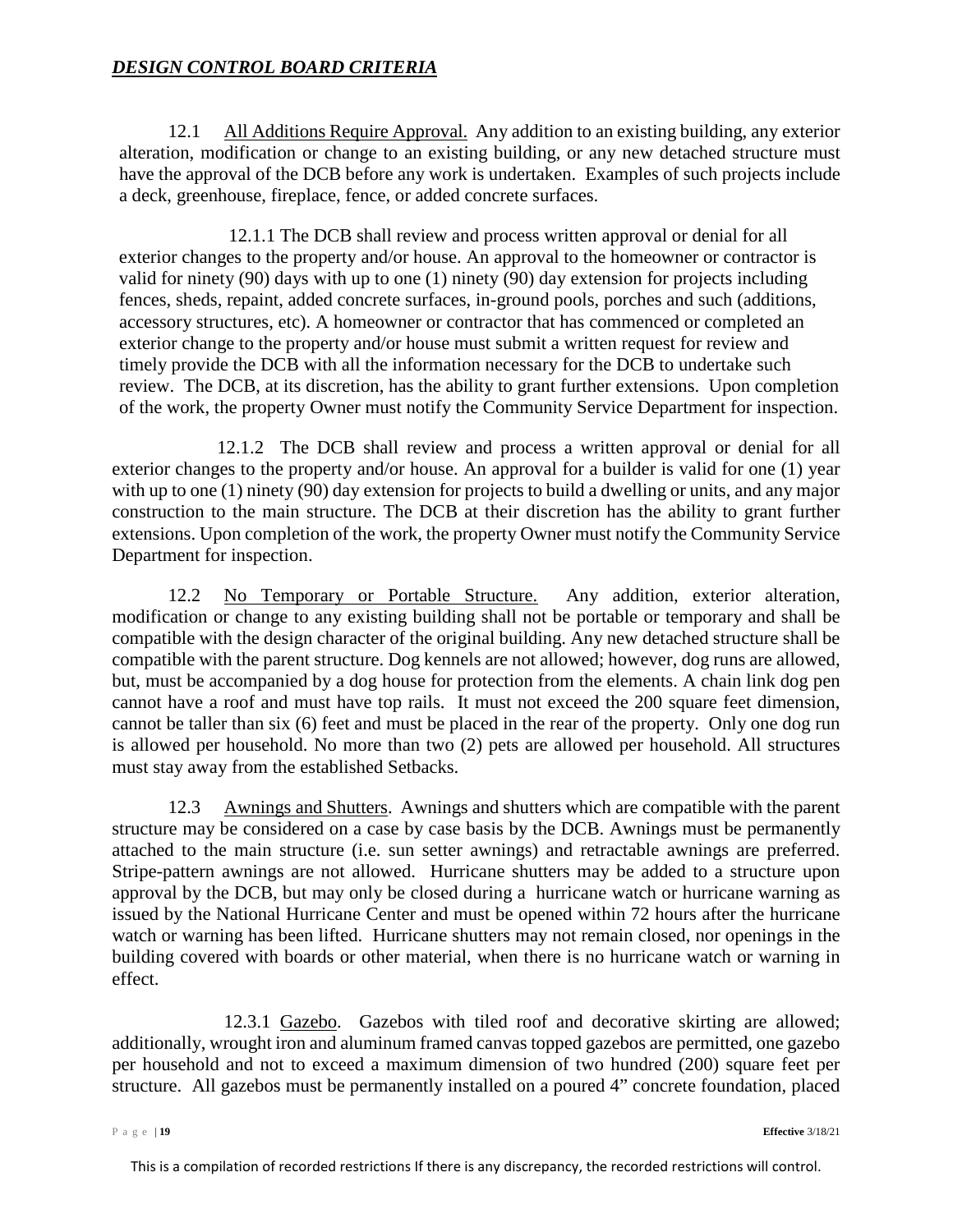in the rear of the property outside of the easements/setbacks upon obtaining written approval from the DCB. An owner of a Poinciana residential lot will be allowed maximum of 3 detached ancillary structures on their property. Ancillary structures are not allowed on otherwise vacant lots.

12.3.2Greenhouses: Greenhouses shall be of the commercially manufactured type, only of aluminum or galvanized steel frame, with flat polycarbonate panels, one (1) greenhouse not to exceed two hundred (200) square feet, with gabled or Dutch barn gabled polycarbonate roof. The greenhouse must be located in the rear of the property and out of all easements with written approval of the DCB. The greenhouse must also be anchored in concrete or strapped down, and may not be used for commercial enterprise or for storage purposes. The Greenhouse wall sections must remain clear with opaque paneling only allowed on the roof.

12.3.3 Pergola is a supporting structure, vertical posts with rafters across the top. These are open and flat, running at regular intervals horizontal across. They are supported by side rafters. Their sides being square or rectangular in shape, they have straight lines as the basis of their structure. Pergolas must be permanently installed in the rear of the property. All posts must be cemented in the ground or if set on a slab they must be mounted. Only one (1) per dwelling and not to exceed 200 square feet and must be maintained in perpetuity.

12.4 Exterior Materials. Only the exterior materials existing on the parent structure or compatible with the architectural design character of the Poinciana Villages will be approved.

12.5 Exterior Colors. Exterior color changes (repainting) must have written DCB approval prior to repaint application, whether or not the original house color is changed. DCB color scheme approvals will solely be represented in the Poinciana Residential Color Selection Book for review at the APV Administration Office. Colors in the Poinciana Residential Paint Color Selection Book are interchangeable in combination as long as they do not conflict and as long as a wall color stays a wall color. Murals and similar images are prohibited on roofs, walls, fences and other exterior surfaces. Two-tone walls on the exterior of homes are not allowed. Notwithstanding anything herein these Criteria to the contrary, all requests for relief from the provisions of this section, whether denominated a request for a variance, or appeal, shall be limited to the DCB. Further review by the APV Board shall not be available*.*

12.6 Maintenance. Lot Owners are responsible for maintaining all homes' exteriors and ancillary structures on their Lots in a neat and attractive condition and good order and repair and shall not permit their homes' exteriors and ancillary structures to deteriorate or become unsightly. Owners are required to undertake all maintenance, repairs and/or other actions to ensure their Lots, and their homes' exterior, ancillary structures and other improvements thereon, persist in a neat and attractive condition and good order and repair to maintain harmony and blend with the other existing homes in the immediate vicinity (i.e., paint peeling, tom screens and broken windows). The following guidelines are intended to supplement and be read in accordance with the other provisions of these Criteria. Among any other actions necessary to comply with these Criteria, Lot Owners are responsible for the following in connection homes' with the exteriors and ancillary structures on their Lots:

Page | **20 Effective** 3/18/21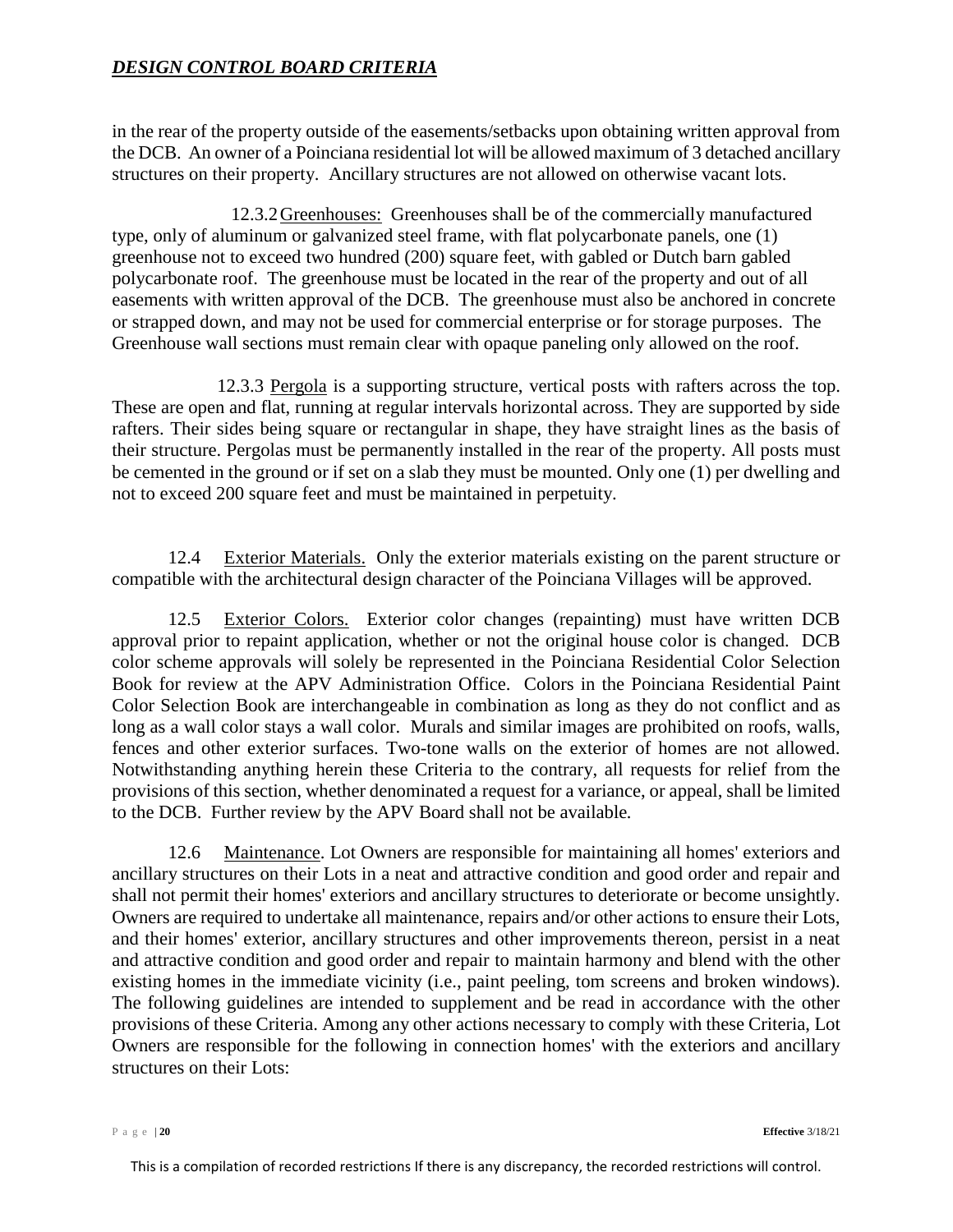12.6.l Repair, restore and replace all missing, broken and/or deteriorating stucco, siding, bricks, stones or other materials on the exterior of the home or ancillary structures on the Lot;

12.6.2 Repair, restore and replace all missing, broken, inoperable and/ or deteriorating doors, windows and shutters, of any type, and related apertures;

12.6.3 Pressure wash, clean and otherwise remove all stains, mold, mildew or other discolorations appearing on the exterior of the home or ancillary structures, including, but not limited to, those appearing on the doors, walls, roof(s), soffits and fascia;

12.6.4 Paint and/or re-paint the home or ancillary structures on the Lot when needed {i.e. peeling paint, fading, spotting);

12.6.5 Repair, restore and replace all missing, broken and/or deteriorating roof(s), shingles or other components of the roof{s) and ensure that such roof{s) are consistent in appearance;

12.6.6 Repair, restore and replace all missing, broken, inoperable and/ or deteriorating components of any ancillary structure on the Lot;

12.6.7 Repair, restore and replace all missing, broken, inoperable and/ or deteriorating mailboxes or similar improvements on the Lot; and

12.6.8 Repair, restore and replace all missing, broken, inoperable and/or deteriorating decks and/or components of decks.

# 12.7 Fencing .

<span id="page-20-0"></span>12.7.1 Residential Fencing Generally. Any residential fence or screen must have the approval of the DCB before installation is undertaken. No fencing is permitted in the front of a home. Low ornamental landscaping such as border stones in front of the home is permitted. The maximum height of any fence for a house is six feet (6') and cannot be placed beyond the front elevation, excluding fences for tennis courts and including swimming pool enclosures. Rear Flag Lots fencing will be reviewed on a case by case basis by the DCB. Empty lots may not be fenced.

12.7.2 Commercial and Institutional Fencing. Commercial and institutional fencing will be considered by the DCB on a case-by-case basis.

<span id="page-20-1"></span>12.7.3 Vehicular Traffic Sight Lines. No fence or screen will be approved if its installation will obstruct sight lines for vehicular traffic. Road rights-of-way will be maintained as green areas.

12.7.4 Types of Fencing. Only wrought iron, block, brick, vinyl PVC, vinyl coated chain type with top rail or chain link fencing with top rail and aluminum picket will be approved

Page | **21 Effective** 3/18/21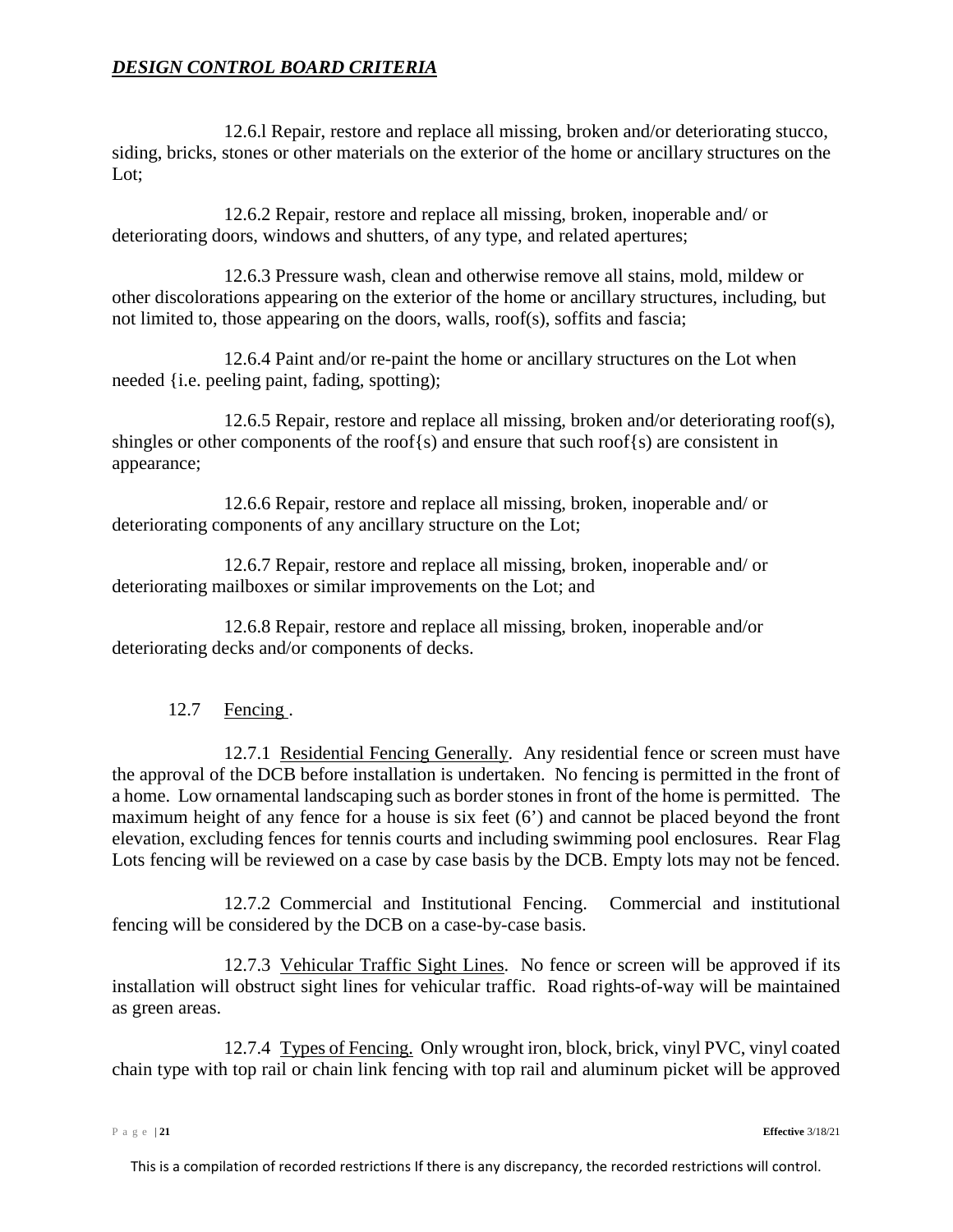if the design is in general conformity with the architectural design of the Poinciana Villages. "Lattice" can be only used as a decorative feature on a solid privacy fence sufficiently opaque, built in and framed from a manufacturing company. No wall or fence shall be erected or placed within the front setback lines of any Lot. Block walls shall be stuccoed, painted and regularly maintained. Fence panels and posts must be of the same material. Chain link fences are not permitted in Cypress Woods.

#### 12.8 Antennas.

<span id="page-21-0"></span>12.8.1 Exterior antennas are permitted but those of the larger C-B or HAM rig type are discouraged. If an antenna is erected by an individual resident, it should be located as inconspicuously as possible and must be in conformance with the Federal Communications Commission (FCC) Regulations.

12.8.2 In order to make sure that satellite dishes and antennas are placed in a location that will not endanger the health, safety and welfare of the Poinciana Villages residents, written consent of the DCB is required for approval to install satellite receiving antennas or related type equipment. Satellites dishes up to 1 meter (39 inches) in diameter and ground mount masts up to 12 feet maximum vertical position will be approved administratively. The proposed location shall not endanger the health, safety or welfare of the Poinciana Villages residents.

<span id="page-21-1"></span>12.9 Exterior Lighting. Exterior lighting is permitted but shall not be directed in such a manner as to be annoying to nearby homes. Any ornamental lighting attached to the house is limited to four (4).

12.9.1 Exterior holiday ornaments and lighting may be in place from November 15 through January 10. Landscape lighting shall be installed flush with the lawn at a height not to exceed twelve (12) inches.

<span id="page-21-2"></span>12.10 Portable or Temporary Structures. Portable or temporary structures are not permitted. However, the following are permitted:

12.10.1 Outdoor clothes dryers of the carousel/umbrella or T-type. Outdoor drying lines should be screened with shrubbery and placed to the rear of the Lot.

12.10.2 Child play equipment (*i.e.*, swings, slides, jungle gyms). Such equipment should be prefabricated and erected to the rear of the house as inconspicuously as possible. Equipment combining a storage shed with play equipment is prohibited.

12.10.3 Basketball hoops are allowed only in one of three locations: above the garage door, to the rear of the house or a temporary or permanent basketball hoop alongside the driveway as long as the backboard and pole are located at the wide side of the property. All basketball hoops must have DCB approval. Only one basketball hoop per homesite will be approved. Basketball hoops must not encroach upon any county easements.

Page | **22 Effective** 3/18/21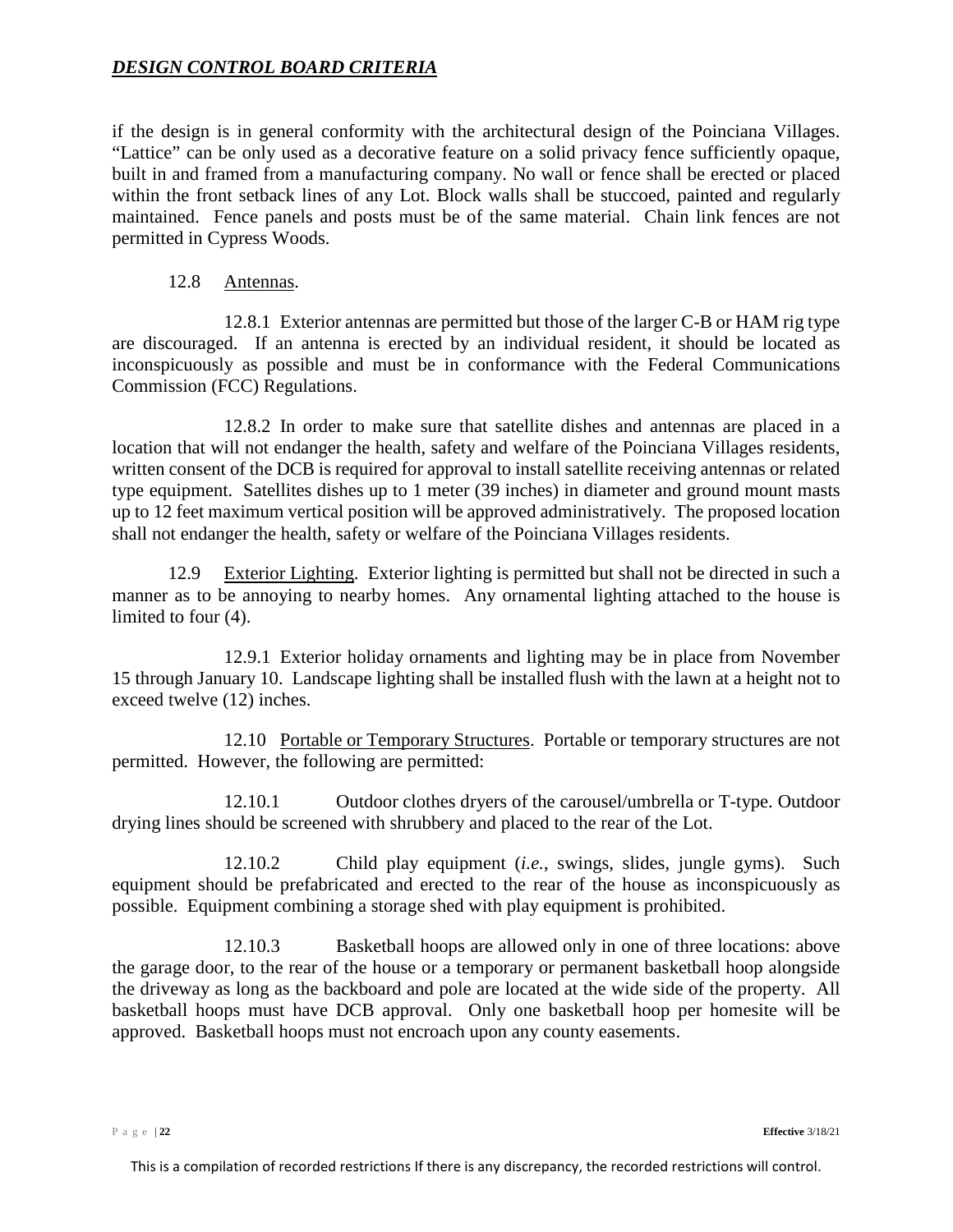12.10.4 Projection Screens. Projection screens are not allowed outside of dwelling.

12.10.5 Generators. Permanently installed generators must be screened from view by shrubbery or with a structure approved by the DCB.

12.10.6 Solar panels are permitted. The preferred location is roof mount, however ground mounted solar arrays are permitted. Ground mounted solar arrays must be located at the rear of the house and enclosed by a six (6) foot privacy fence.

12.10.7 Any ornamental structure in front of the house such as a fountain, wishing well or benches must not be taller than 4 feet.

12.11 Model Center. Model Center ONLY Criteria:

<span id="page-22-0"></span>12.11.1 All model center layouts to be approved by the applicable County and the DCB.

12.11.2 Driveways may be omitted until residential occupancy occurs providing adequate alternative parking is provided.

12.11.3 Sidewalk for model pedestrian access may be constructed.

12.11.4 Ornamental fences to a maximum of three feet (3') high may be installed in front, side or rear of models.

12.11.5 Additional landscaping, irrigation and accent lighting may be included.

12.11.6 Signage for Model Centers shall be as follows:

12.11.6.1 One six foot (6') by four foot (4') identification sign may be utilized for each model center plus one small descriptive sign for each model and customary welcome flags, etc.

12.11.6.2 The only signs allowed are identification and directional. Only model's name, price, number of rooms, phone number and name of builder are allowed as model signs.

12.11.7 Temporary pedestrian entry doors may be affixed to the front and/or side of the garage together with decorative awnings.

12.11.8 A letter of agreement and a \$5,000 Irrevocable Letter of Credit, CD or similar device will be deposited with the APV per each home in the model center that does not comply with these Criteria to insure that all model center residences will conform to these Criteria

Page | **23 Effective** 3/18/21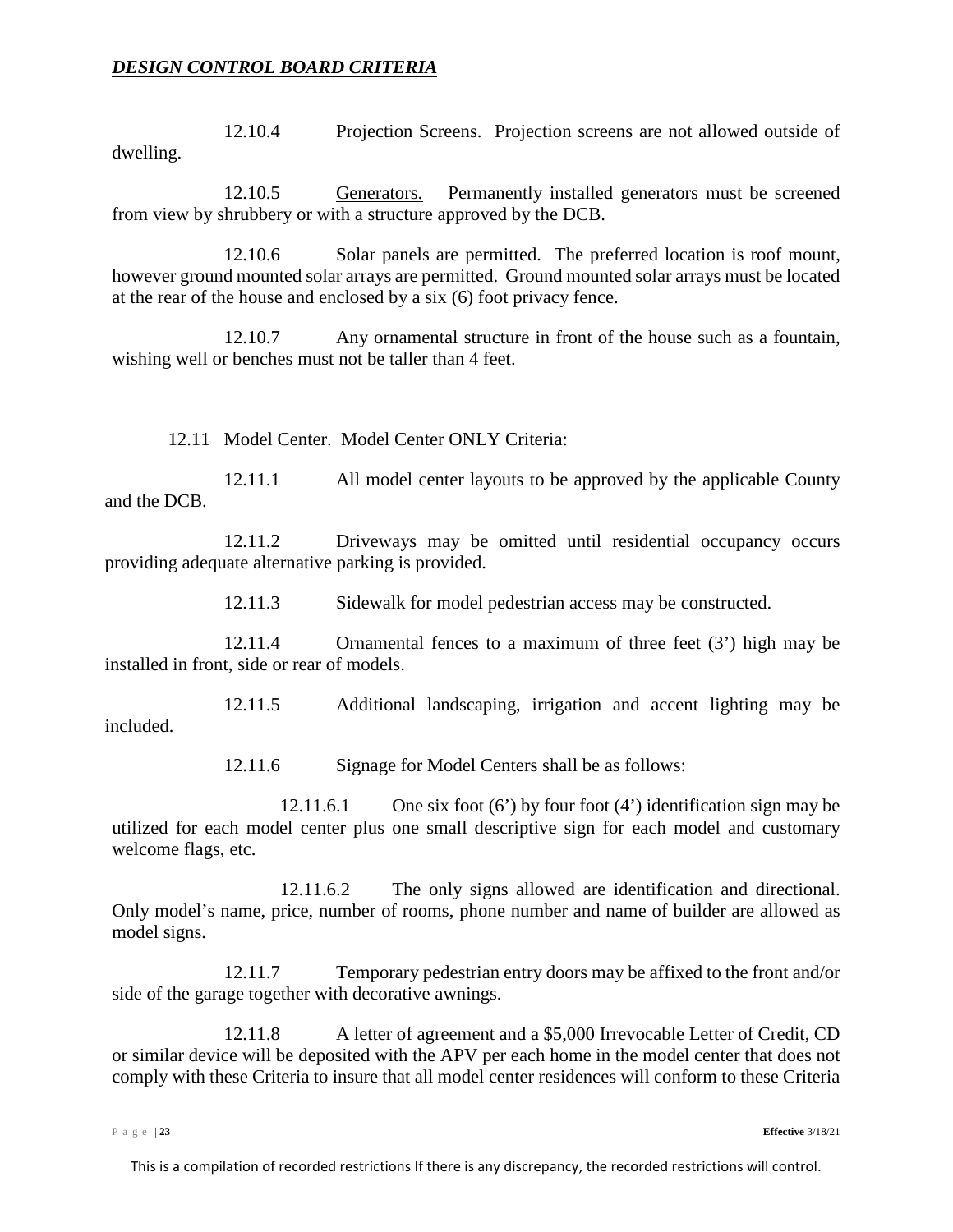prior to residential occupancy. Such security deposit will be released upon satisfaction that the model home has been brought in compliance with residential requirements. If the requirement is not satisfied, the APV Board will have the option to either draw upon such security to bring the home(s) in question into compliance with these Criteria upon occupancy for residential purposes and/or request that fines be imposed and/or pursue any and all legal rights in law or equity.

#### <span id="page-23-0"></span>13. Building Permits and Codes.

13.1 Approval of any project by the DCB does not waive the necessity of obtaining the required County building permits. Obtaining a County permit does not waive the need for DCB review. The letter of approval from the DCB may facilitate obtaining the required County building permit.

13.2 The DCB will not knowingly approve a project which is in violation of the applicable County Building or Zoning Codes.

<span id="page-23-1"></span>14. Enforcement. Enforcement of this Criteria shall be in accordance with the Declaration and as set forth in this Criteria.

#### <span id="page-23-2"></span>15. DCB.

<span id="page-23-3"></span>15.1 Right to Inspect. The DCB, its agents and members specifically reserve the right of entry and inspection upon any portion of the Poinciana Villages for the purpose of determining whether there exists any violation of the terms of any approval or the terms of the Declaration or the Criteria set forth herein. Without limiting the foregoing, the DCB shall have the right to make as many inspections as DCB deems necessary, without prior notice to the owner or builder and at the sole discretion of the DCB during the construction of any structure or improvement to ensure that such structure or improvement is being constructed in accordance with the plans previously submitted to and approved by the DCB. Neither the DCB nor any member or agent thereof shall be deemed to have committed a trespass or other wrongful act by reason of such entry and inspection.

15.1.1 Inspection Criteria. Inspections of a property undergoing construction or repair shall include, but are not limited to: sod and landscape, impact on surrounding lots, streets and common areas (debris on, or damage to, neighboring areas).

15.2 New Standards and Policies. The APV Board may, from time to time, adopt new standards and policies and/or modifications to these Criteria. The DCB may suggest to the APV Board, from time to time, amendments and/or modifications to these Criteria. Upon adoption by the APV Board, such standards and regulations shall govern the performance or conduct of Owners, contractors and their respective employees within the Poinciana Villages, for the purpose of ensuring compliance with the regulations set forth in the Declaration. Each Owner and contractor shall comply with such standards and regulations and cause its respective employees to also comply with same. Such standards and regulations shall also govern the form and content of plans to be submitted for approval including, without limitation, exterior lighting and planting of

Page | **24 Effective** 3/18/21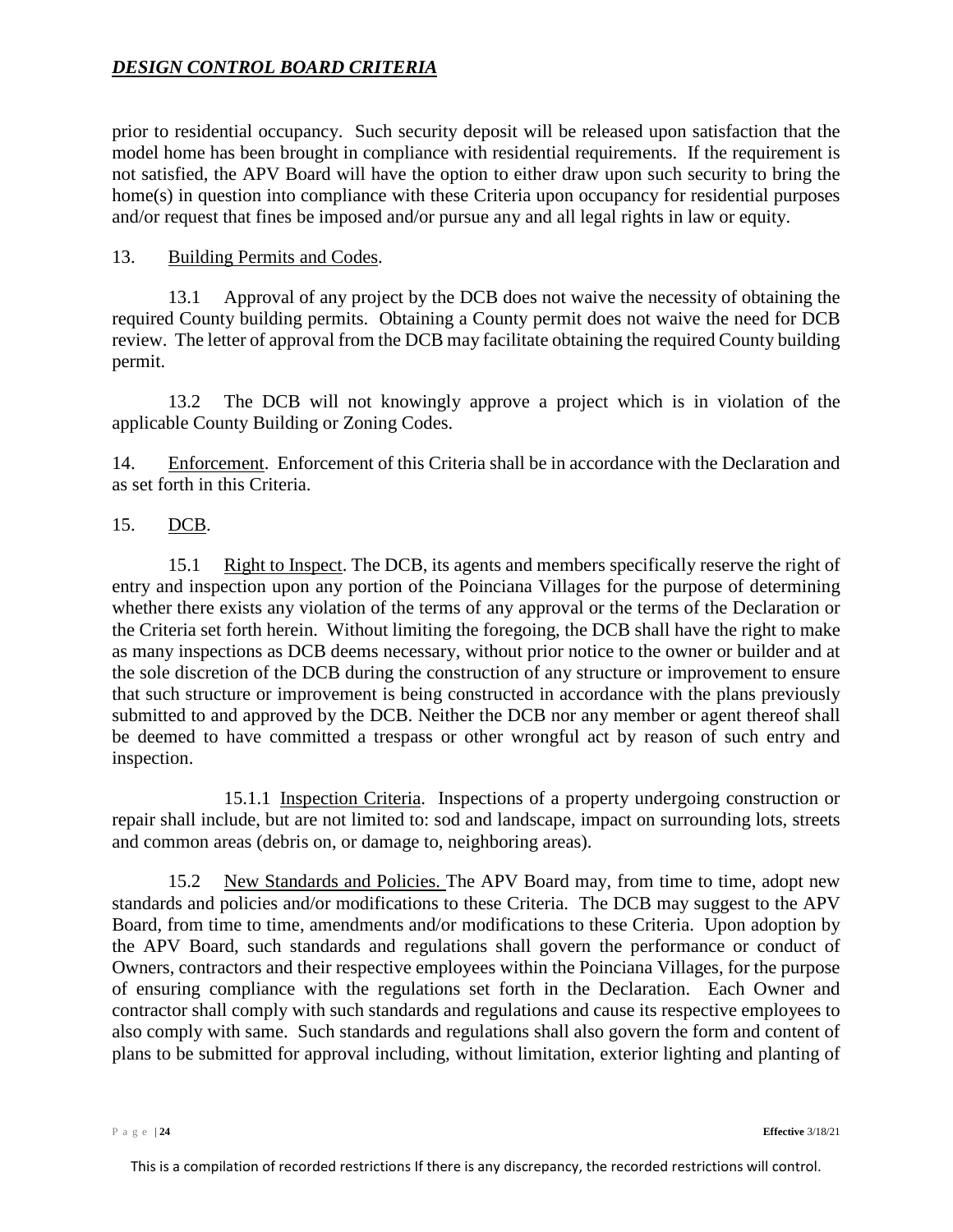trees and may issue statements of policy with respect to approval or disapproval of the architectural styles or details. Such rules and regulations may be amended or revoked at any time.

<span id="page-24-0"></span>15.3 Change Orders. The DCB shall, without incurring any liability, have the right to prepare change orders and order minor changes while the approved work is in progress.

#### <span id="page-24-1"></span>16. Liability.

<span id="page-24-2"></span>16.1 No Responsibility. Neither the DCB nor any of its members shall be responsible for:

16.1.1 Construction, means, methods, techniques, sequences or procedures of the safety precautions.

16.1.2 The Owner's failure to carry out the work in accordance with contract documents.

16.1.3 The acts of omissions of the contractors, subcontractors or any of their agents or employees performing any of the work.

<span id="page-24-3"></span>16.2 Held Harmless. Avatar, the APV, and the DCB, and their agents, servants, employees or other designees, shall be held harmless from any and all claims, damages, losses, and expenses including, without limitation, attorney fees and paraprofessional fees at trial and upon appeal arising out of their actions or decisions.

<span id="page-24-4"></span>16.3 Owner Responsibility. Each Owner is responsible for insuring compliance with all terms and conditions of the Criteria set forth herein by all of its employees and contractors. In the event of any violation of any such terms or conditions by any employee or contractor, or, in the opinion of the DCB, the continued refusal of any employee or contractor to comply with such terms and conditions, after five (5) days notice and right to cure, the DCB shall have, in addition to the other rights hereunder, the right to prohibit the violating employee or contractor from performing any further services in the Poinciana Villages. Each Owner is responsible for restoring any Common Areas damaged or destroyed by work activities of such Owner's contractor(s).

<span id="page-24-8"></span><span id="page-24-5"></span>17. Severability. Invalidation or removal of any of these rules or regulations by judgment, decree, court order, statute, ordinance, or amendment by the DCB, shall in nowise affect any of the other provisions which shall remain in full force and effect.

# <span id="page-24-9"></span><span id="page-24-6"></span>18. Broadmoor, Village Nine.

<span id="page-24-7"></span>18.1 General. Broadmoor, or Village Nine, is a mobile home park off of Poinciana Boulevard, just south of U.S. Highway 17-92. Broadmoor is a Village. It has a separate Association (the "**Broadmoor Association**") with its own Board of Directors which shall administer, implement and enforce the provisions of this section 18. In addition to the other provisions of these Criteria, this Section is applicable to Broadmoor ONLY and encompasses the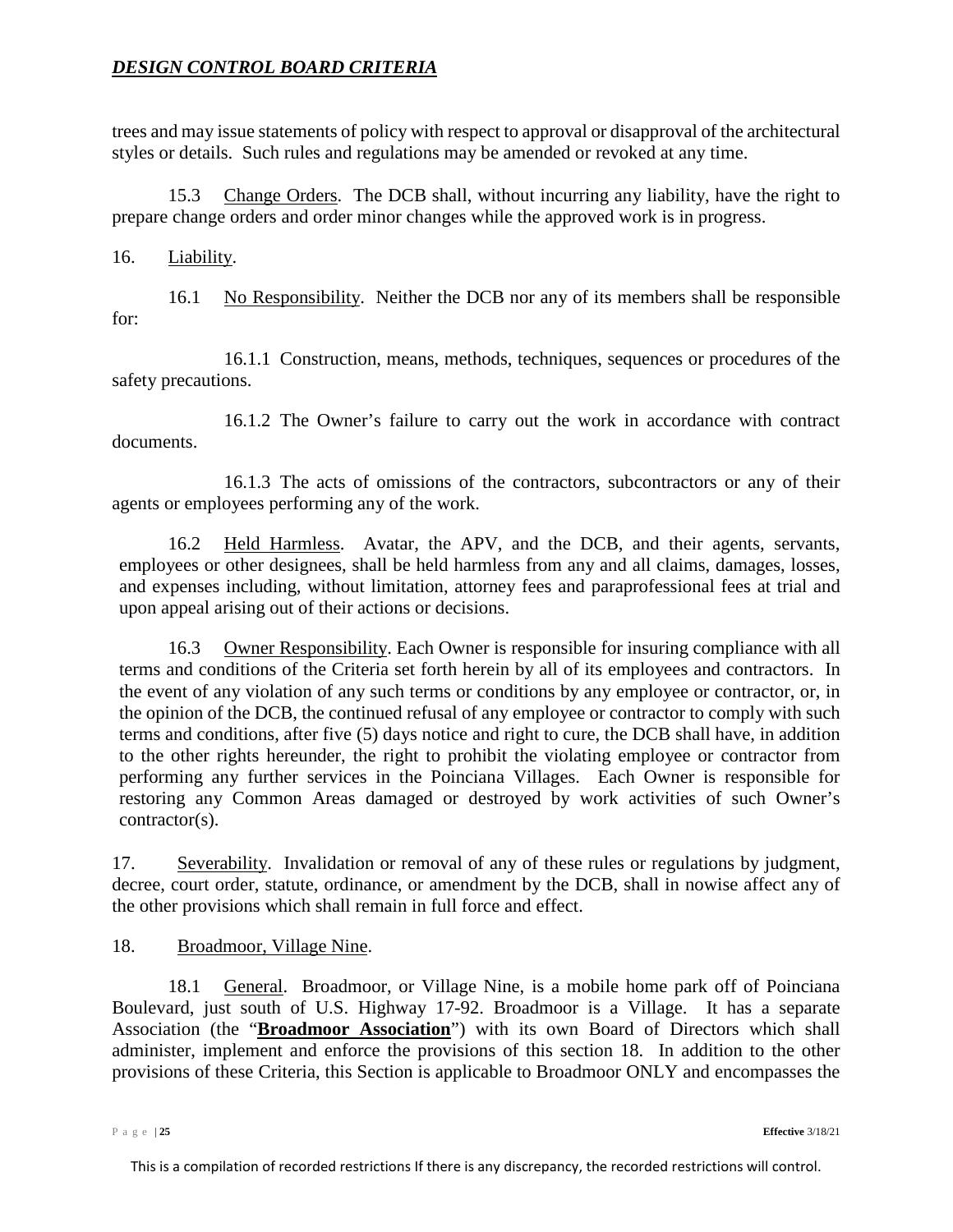provisions of the Declaration of Use Restrictions for Broadmoor at Poinciana. Notwithstanding any of the other provisions of these Criteria, in the event this Section [17](#page-24-8) shall conflict with any other Section of these Criteria, this Section [18](#page-24-9) shall control as to Broadmoor ONLY.

18.2 Requirements. Any mobile home installation upon any Lot within Broadmoor shall be in accordance with the standards and requirements of the DCB with the exception of Lots owned by Avatar. On Lots owned by it, Avatar shall have the right to approve the manner of installation and type of any mobile home. All such installation must meet the Building Code of Osceola County as well as other regulatory requirements in effect.

<span id="page-25-0"></span>18.2.1 Minimum Installation and Placement. All such mobile homes shall be placed and installed at the Owner's expense and shall meet the following minimum installation and placement requirements and be approved by the DCB or Avatar, as applicable. Those residents, who become residents in Broadmoor after the effective date of these Criteria, shall not be required to have and maintain carports. Therefore, the following carport regulations shall only apply to those residents who currently have and maintain carports and to future residents who opt to have carports.

| fascia and wood structures;      | 18.2.1.1  | An aluminum fabricated carport roof including posts and      |
|----------------------------------|-----------|--------------------------------------------------------------|
| roof including posts and fascia; | 18.2.1.2  | A concrete patio slab covered by an aluminum fabricated      |
|                                  | 18.2.1.3  | A concrete carport slab;                                     |
| flair at curb;                   | 18.2.1.4  | One driveway extending from carport, slab to curb including  |
| mobile home units;               | 18.2.1.5  | Shingle, metal and/or rubber roofs shall be installed on all |
|                                  | 18.2.1.6  | No singlewide mobile homes shall be permitted;               |
|                                  | 18.2.1.7  | Skirting material sufficient to enclose entire base of home; |
|                                  | 18.2.1.8  | Water, sewer and electricity connected from mains to home;   |
| trees;                           | 18.2.1.9  | Landscaping with appropriate plants, grass, shrubs and/or    |
| running gear and tongue removed; | 18.2.1.10 | Mobile home completely set up on piers, leveled, and         |
|                                  | 18.2.1.11 | Mobile home tied down and inspected; and                     |
|                                  | 18.2.1.12 | Preliminary and final surveys by a Registered Surveyor.      |

Page | **26 Effective** 3/18/21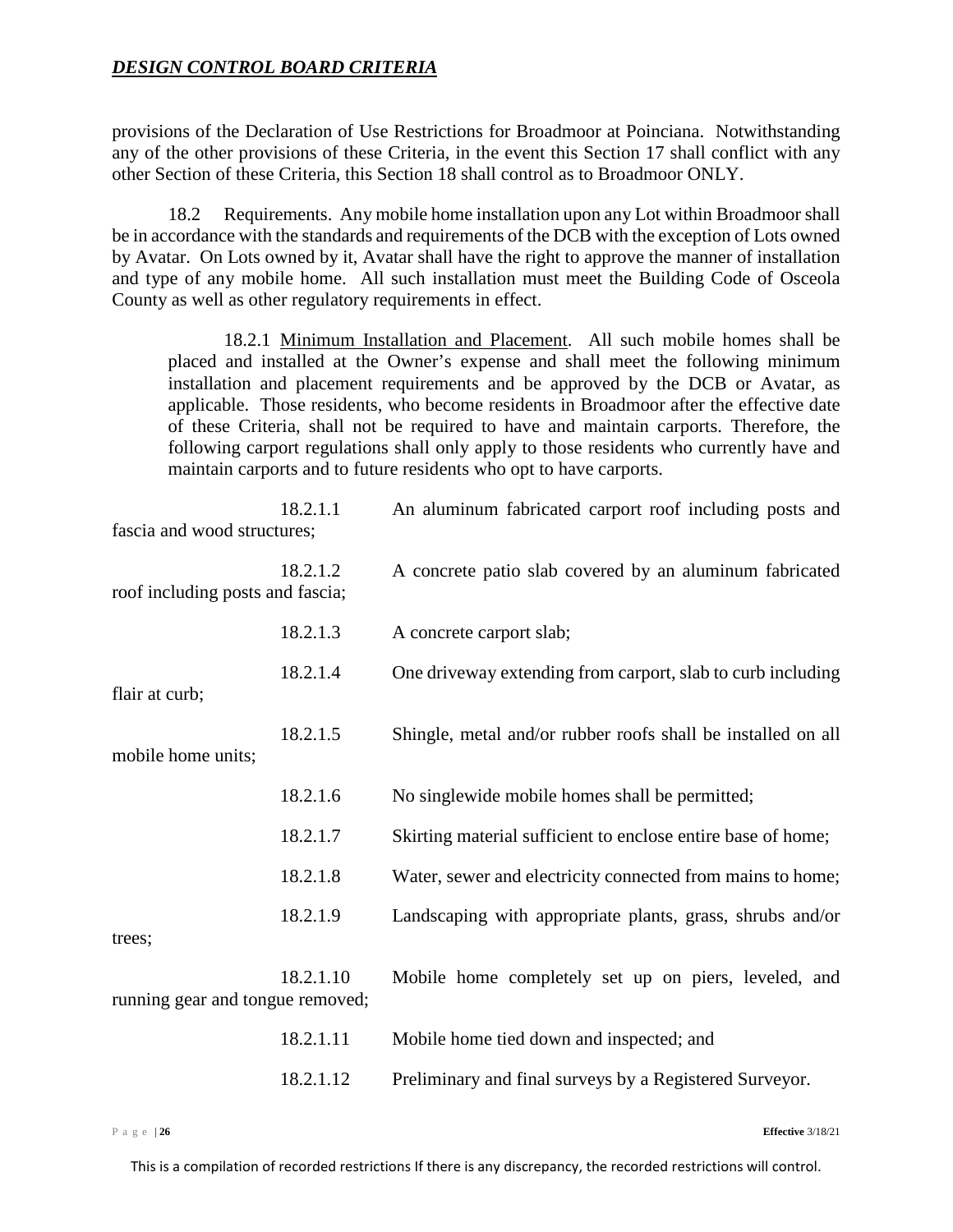18.2.1.13 Complete survey, by a Florida Licensed Surveyor, denoting layout of home with all setbacks, driveway, slabs, sheds or accessory buildings, landscaping layout, as well as a statement that the lot must be fully sodded.

<span id="page-26-0"></span>18.2.2 Setbacks. In addition, all such placement and installation shall allow for the setbacks provided in **Exhibit 1** attached hereto, except for air-conditioners, walkways and steps where no vertical supports are used.

18.2.3 Fencing. Fencing will not be permitted on the perimeter of any Lot where drainage canals or swales exist. Where fencing is permitted, it shall consist only of chain link and must be four feet (4') high (no more and no less).

18.2.4 One Home Per Lot. No more than one mobile home shall be placed in each Lot, with the exception of two or three mobile homes which are joined to form a single dwelling.

<span id="page-26-1"></span>18.2.5 Minimum Size. No mobile home installed within Broadmoor shall be less than thirty-four feet (34') in length, including hitch, and twenty feet (20') in width.

<span id="page-26-2"></span>18.2.6 Sanitary Facilities. Any mobile home placed on any Lot or Lots must have complete sanitary facilities including a lavatory, wash basin, tub or shower, and kitchen sink and must be connected to sewage outlets and the water supply in conformity with Osceola County Health Requirements.

<span id="page-26-3"></span>18.2.7 Used Homes. No used mobile home shall be permitted to be installed without the prior written approval of the DCB; provided, however Declarant may install the same if Declarant owns the Lot. The DCB's written approval of used mobile homes shall be base on, but not limited to, the condition of the used mobile home as "As New".

<span id="page-26-4"></span>18.3 Single Family Restriction. All Lots within Broadmoor shall be used for single family residential use only.

<span id="page-26-5"></span>18.4 Avatar. With regard to Lots owned by it, Avatar has the right to specify and approve of the quality of workmanship and materials as well as the style and design of mobile homes located on its Lots in order to insure uniformity and harmony of external design and construction. In addition, Avatar has the right to specify minimum square footage requirements of mobile homes on its Lots as well as to approve of any additions thereto subject only to the

requirement that the square footage not be less than the minimum requirements set forth in Section [18.2.5.](#page-26-1)

<span id="page-26-6"></span>18.5 Waterbodies. No dock, wharf, landing, boat house, boat or other structure extending into or over the lake, canal, waterway or drainage easement within Broadmoor shall be permitted.

<span id="page-26-7"></span>18.6 Septic Tanks and Wells. No septic tank shall be constructed within Broadmoor. A well may be constructed for irrigation purposes only.

Page | **27 Effective** 3/18/21